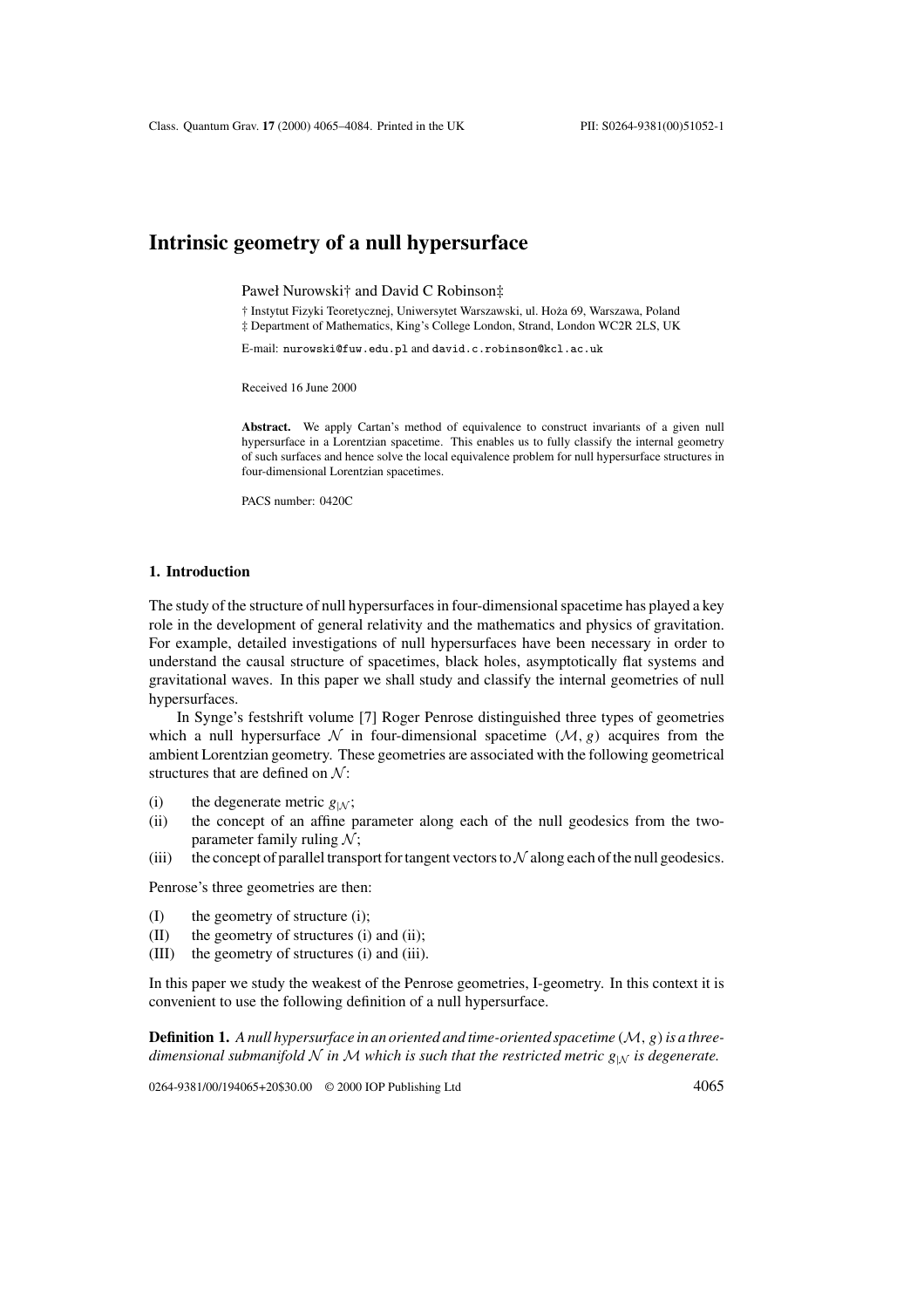It follows that if the metric g has signature  $(+ + + -)$  then the signature of  $g_{|N}$  is  $(+ + 0)$ .

Since in this paper we are investigating only Penrose's I-geometry it is convenient to introduce the concept of a null hypersurface structure (NHS).

**Definition 2.** *A null hypersurface structure (NHS) is a three-dimensional oriented manifold*  $\mathcal N$  *equipped with a degenerate metric h of signature*  $(+ + 0)$ *.* 

Note that any null hypersurface in spacetime defines an NHS.

Our main aim in this paper is to solve the local equivalence problem for NHSs by using the methods developed by E Cartan (a helpful modern exposition has been presented by Olver [6]). Consequently, we introduce the following definitions.

**Definition 3.** *Two NHSs*  $(N_1, h_1)$  *and*  $(N_2, h_2)$  *are (locally) equivalent if and only if there exists a (local) diffeomorphism*

$$
\psi:\mathcal{N}_1\to\mathcal{N}_2
$$

*such that*

$$
\psi^* h_2 = h_1.
$$

**Definition 4.** *A diffeomorphism*  $\psi$  *is called a symmetry of an NHS*  $(N, h)$  *iff* 

 $\psi^*h = h$ .

The local version of this definition is

**Definition 5.** A vector field X on N is an infinitesimal symmetry of an NHS (N, h) iff

$$
\mathcal{L}_X h = 0.
$$

It follows that the set of all infinitesimal symmetries naturally has the structure of a Lie algebra; the Lie algebra of symmetries of the NHS.

Cartan's method for dealing with local equivalence problems is explained fully in [6]. Here we outline, using the notation of that book, only the basic ideas and the definitions which are particularly important in the following. Given a geometrical structure on a manifold, the first step is to redefine it in terms of a coframe given up to certain transformations. More formally, with each geometrical structure one associates an equivalence class of coframes  $[(\omega^i)]=[(\omega^1,\omega^2,\ldots,\omega^n)]$ , with an equivalence relation such that a coframe  $(\omega^i)$  is equivalent to a coframe  $(\tilde{\omega}^i)$  if and only if there exists a function  $(a^i{}_j)$  with values in a Lie subgroup G of  $GL(n, R)$  such that

$$
\tilde{\omega}^i = a^i{}_j \omega^j.
$$

The group  $G$  is totally characterized by the geometrical structure considered. The structure is then called a G-structure.

Now, the equivalence problem for two G-structures translates into a problem of Gequivalence of the corresponding coframes. Such a problem may have two, qualitatively different, outcomes. Either a G-structure admits an infinite-dimensional group of local symmetries or it does not. In the first case the structure is said to be *involutive* (or *in involution*).

Cartan's method provides an algorithm for determining whether a given G-structure is in involution or not. The only operations one uses to determine this are differentiation and linear algebra. By means of these, given a  $G$ -structure on an  $n$ -dimensional manifold, one calculates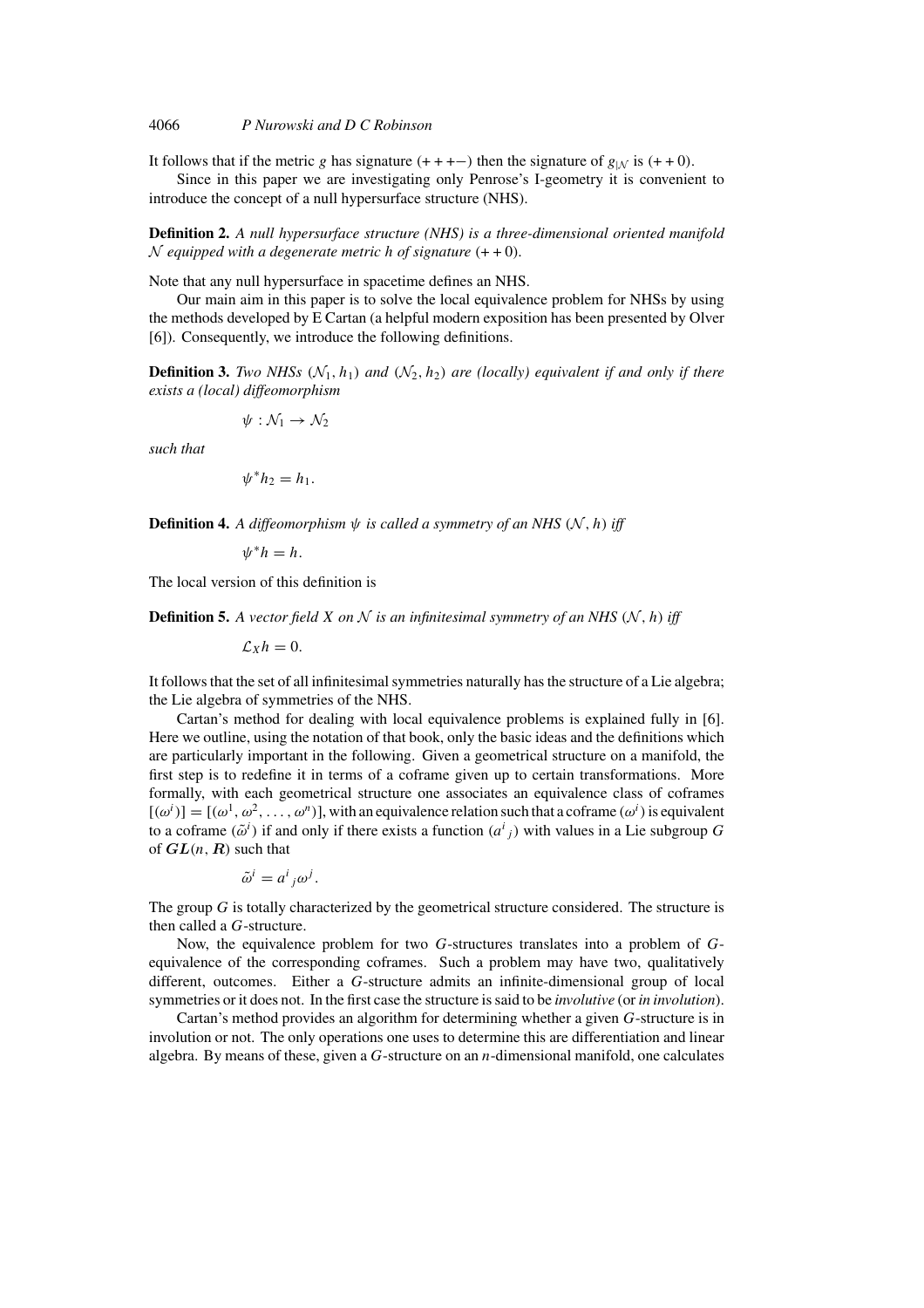the so-called *degree of indeterminacy of the G-structure*,  $r^{(1)}$ , and  $n - 1$  parameters  $s'_i$ , called the *Cartan characters of the G-structure*. The *n*th Cartan character  $s'_n = r - s'_1 - s'_2 - \cdots - s'_{n-1}$ is defined in terms of the previous  $n - 1$  ones and the dimension r of the group G. Cartan's result is that the G-structure is in involution if the following equality

$$
1s'_1 + 2s'_2 + 3s'_3 + \cdots + ns'_n = r^{(1)},
$$

called the Cartan test, holds. Otherwise the G-structure is not involutive.

In the involutive case Cartan's theorems give the solution to the equivalence problem. In particular, they state that if  $s'_{k}$  is the last non-vanishing Cartan character then the set of analytic morphisms transforming a given G-structure to itself depends on  $s'_{k}$  analytic functions of k variables. If a G-structure is not involutive then, by means of the techniques called *absorption*, *normalization* and *prolongation*, one reduces the original G-equivalence problem for the initial G-structure either to an  $\{e\}$ -equivalence problem (possibly on a new manifold) or to a new problem for a  $G_1$ -structure with a new group  $G_1$ . If it happens that the G-equivalence problem is reduced to an  $\{e\}$ -problem then Cartan's theorems provide a simple method for the construction of all the invariants of the original geometrical structure. If one ends with a new  $G_1$ -structure then one asks whether it is involutive or whether it can be further reduced to an  $\{e\}$ -structure. Cartan's theorems state that, under certain regularity assumptions, each G-equivalence problem, after a finite number of steps,  $p$ , will finally reduce either to an  $\{e\}$ structure or to a  $G_p$ -structure, which is involutive. In the case of an  $\{e\}$ -structure Cartan gives, as before, a simple method for constructing all the invariants of the original geometrical structure. In the involutive situation two cases may occur. In the first case, the geometrical structure in question is unique modulo a local G-equivalence. In the second case it is not, and Cartan's method produces all the G-invariants. In both cases, if we denote the last nonvanishing Cartan character for the final involutive  $G_p$  structure by  $s'_k$ , then the set of analytic morphisms transforming a given G-structure to itself depends on  $s'_{k}$  analytic functions of k variables.

It may be helpful at this point to note that a number of authors have applied Cartan's method of equivalence to the Lorentzian 4-metric of general relativity. Two examples of such work are given by [2, 4]. We also note that geometrical structures, in Cartan's sense, induced on null hypersurfaces in n-dimensional spacetimes have been investigated in [3].

In the next section we outline the basic formalism which we use in this paper. The following section contains a discussion of the G-structure—a null hypersurface structure—to which we shall apply Cartan's method. Section 4 contains the application of the equivalence method. The main results of the paper are stated as a series of propositions in that section. The final section contains some brief comments on this work. In addition there are two appendices. Appendix A contains a description of NHSs with zero complex expansion, non-zero shear and three-dimensional symmetry groups. Finally, the results of the classification computed in section 4 are summarized diagramatically in appendix B.

#### **2. Spacetime formalism**

In this section we outline the spacetime formalism which we shall use in this paper. In general, we follow the conventions and notation of [5] and use the Newman–Penrose formalism as presented in that reference. Consider a four-dimensional spacetime  $(M, g)$  with a metric g of a signature  $(+ + + -)$ . Let  $(e_1, e_2, e_3, e_4) = (m, \overline{m}, l, k)$  be a null tetrad on M with dual  $(M, M, L, K)$  so that  $g = 2(MM - LK)$ . For such a spacetime the first Cartan structure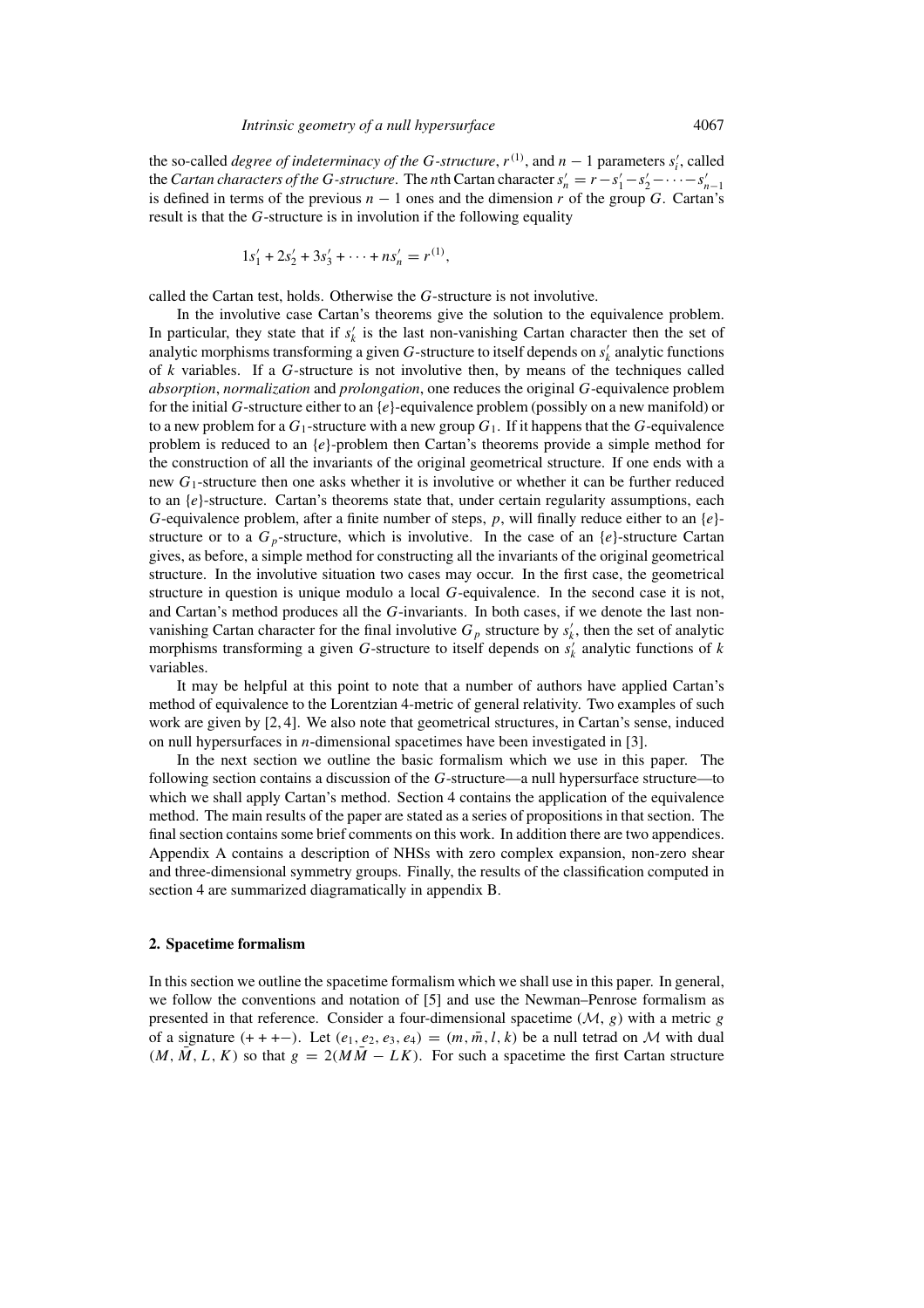equations can be written as follows:

$$
dM = -\Gamma_{21} \wedge M - \Gamma_{23} \wedge L - \Gamma_{24} \wedge K,
$$
  
\n
$$
dL = \Gamma_{41} \wedge M + \Gamma_{42} \wedge \bar{M} + \Gamma_{43} \wedge L,
$$
  
\n
$$
dK = \Gamma_{31} \wedge M + \Gamma_{32} \wedge \bar{M} + \Gamma_{34} \wedge K,
$$
\n(2.1)

where the connection 1-forms  $\Gamma_{ij}$  (i, j = 1, 2, 3, 4) satisfy  $\Gamma_{ij} = -\Gamma_{ji}$  and a change of indices  $1 \leftrightarrow 2$  implies complex conjugation (e.g.  $\Gamma_{13}$  is the complex conjugate of  $\Gamma_{23}$ ). In terms of Newman–Penrose coefficients (see [5], pp 82–7)

$$
\Gamma_{41} = \sigma M + \rho \bar{M} + \tau L + \kappa K,
$$
  
\n
$$
\Gamma_{23} = \mu M + \lambda \bar{M} + \nu L + \pi K,
$$
  
\n
$$
\frac{1}{2} (\Gamma_{12} + \Gamma_{34}) = -\beta M - \alpha \bar{M} - \gamma L - \epsilon K.
$$
\n(2.2)

With this notation equations (2.1) read

$$
dM = (\alpha - \bar{\beta})M \wedge \bar{M} + (\gamma - \bar{\gamma} - \mu)M \wedge L - \lambda \bar{M} \wedge L + (\varepsilon - \bar{\varepsilon} + \bar{\rho})M \wedge K + \bar{\sigma}\bar{M} \wedge K + (\bar{\tau} + \pi)L \wedge K,
$$
  
\n
$$
dL = (\bar{\rho} - \rho)M \wedge \bar{M} + (\bar{\alpha} + \beta - \tau)M \wedge L + (\alpha + \bar{\beta} - \bar{\tau})\bar{M} \wedge L + \kappa K \wedge M + \bar{\kappa}K \wedge \bar{M} + (\varepsilon + \bar{\varepsilon})K \wedge L,
$$
\n(2.3)

$$
dK = (\bar{\mu} - \mu)M \wedge \bar{M} + \bar{\nu}M \wedge L + \nu \bar{M} \wedge L + (\bar{\pi} - \beta - \bar{\alpha})M \wedge K
$$

$$
+ (\pi - \alpha - \bar{\beta})\bar{M} \wedge K + (\gamma + \bar{\gamma})K \wedge L.
$$

The second Cartan structure equations are

$$
d\Gamma_{23} = (\Gamma_{12} + \Gamma_{34}) \wedge \Gamma_{23} + \Psi_4 \bar{M} \wedge L + \Psi_3(K \wedge L - M \wedge \bar{M}) + (\Psi_2 + \frac{1}{12}R)K \wedge M + \frac{1}{2}S_{33}M \wedge L + \frac{1}{2}S_{32}(K \wedge L + M \wedge \bar{M}) + \frac{1}{2}S_{22}K \wedge \bar{M}, d\Gamma_{14} = \Gamma_{14} \wedge (\Gamma_{12} + \Gamma_{34}) + (-\Psi_2 - \frac{1}{12}R)\bar{M} \wedge L - \Psi_1(K \wedge L - M \wedge \bar{M}) - \Psi_0 K \wedge M - \frac{1}{2}S_{11}M \wedge L - \frac{1}{2}S_{41}(K \wedge L + M \wedge \bar{M}) - \frac{1}{2}S_{44}K \wedge \bar{M}, \frac{1}{2}(d\Gamma_{12} + d\Gamma_{34}) = \Gamma_{23} \wedge \Gamma_{14} - \Psi_3 \bar{M} \wedge L - (\Psi_2 - \frac{1}{24}R)(K \wedge L - M \wedge \bar{M}) - \Psi_1 K \wedge M - \frac{1}{2}S_{31}M \wedge L - \frac{1}{4}(S_{12} + S_{34})(K \wedge L + M \wedge \bar{M}) - \frac{1}{2}S_{42}K \wedge \bar{M},
$$
\n(2.4)

where we have introduced the (spinorial) Weyl tensor coefficients  $\Psi_{\mu}$  ( $\mu = 0, 1, 2, 3, 4$ ) and the traceless part of the Ricci tensor  $S_{ij} = R_{ij} - g_{ij}R/4$ . It should also be noted here that the structure equations (2.1), (2.4) imply the Newman–Penrose equations (7.28) and (7.71) of [5].

Since we shall be considering the geometry of null hypersurfaces ruled by null geodesics with null tangent vector  $k$  we shall also need to employ the null rotations which preserve the direction of k. Let  $A > 0$ ,  $\phi$  (real) and z (complex) be functions on M. Then the action of the Lorentz transformations on the null coframe, which preserve the  $k$  direction, is given by

$$
M \to e^{i\phi}[M + zL],
$$
  
\n
$$
L \to A^{-1}L,
$$
  
\n
$$
K \to A[K + z\overline{z}L + z\overline{M} + \overline{z}M].
$$
\n(2.5)

The corresponding transformations of the connection 1-forms are given by

$$
\Gamma_{41} \to A^{-1} e^{-i\phi} \Gamma_{41}
$$
  
\n
$$
\Gamma_{23} \to A e^{i\phi} [\Gamma_{23} + z(\Gamma_{12} + \Gamma_{34}) - z^2 \Gamma_{14} - dz]
$$
  
\n
$$
\Gamma_{12} + \Gamma_{34} \to \Gamma_{12} + \Gamma_{34} + 2z \Gamma_{41} + d \log A + id\phi.
$$
\n(2.6)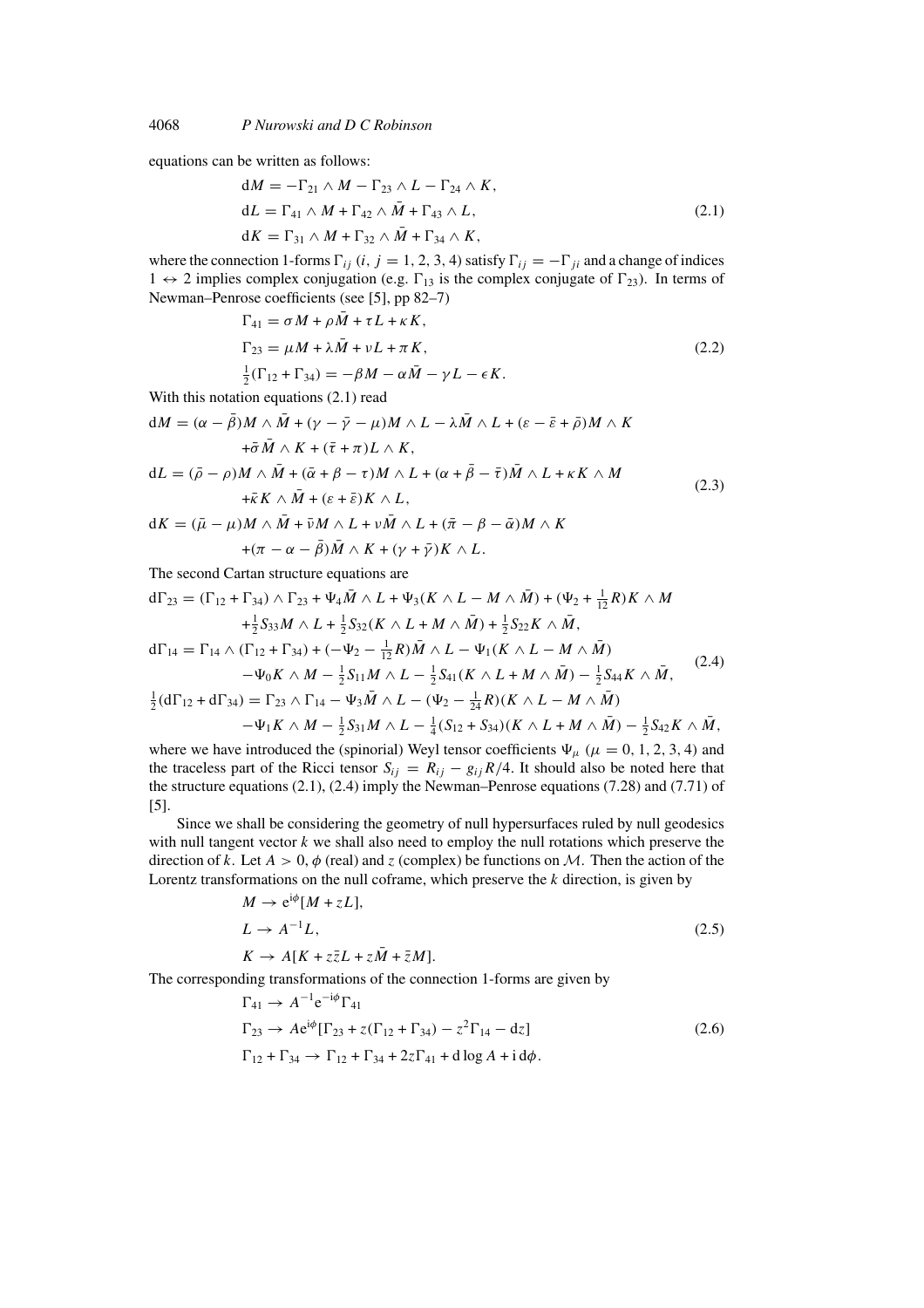In subsequent sections we shall use these null frames and equations restricted to the null hypersurface  $\mathcal N$ . We shall not distinguish notationally between spacetime and null hypersurface quantities but the distinction will be clear from the context.

#### **3.** *G***-structure for null hypersurface structures (NHSs)**

To apply Cartan's method to an NHS  $(N, h)$  we first need to reformulate the definition of an NHS in terms of a coframe defined, up to appropriate transformations, on  $\mathcal N$ . To achieve this, recall that each NHS ( $N$ , h) has a metric tensor h of signature (++0). Thus, locally, it can be written in the form  $h = 2M\overline{M}$ , where M is a complex-valued 1-form on N, such that  $M \wedge \overline{M} \neq 0$ . On N the 1-form M and its complex conjugate  $\overline{M}$  may always be augmented by a real-valued 1-form K such that  $M \wedge \overline{M} \wedge K \neq 0$ . Since N is oriented we demand that (Re M, Im M, K) form a coframe on  $\mathcal N$  which agrees with the orientation. This coframe is given up to the following transformations (null rotations on  $\mathcal{N}$ ):

$$
M \to e^{i\phi} M, \qquad K \to A[K + z\overline{M} + \overline{z}M], \tag{3.1}
$$

where  $A > 0$ ,  $\phi$  (real) and z (complex) are functions on N. The G-structure we shall consider corresponds to this group,  $G$ , of null rotations. This leads to the following reformulation of the definition for NHSs:

**Definition 6.** *A null hypersurface structure is a three-dimensional manifold* N *equipped with an equivalence class of 1-forms* [(M, K)] *such that:*

- M *is complex- and* K *is real-valued;*
- $M \wedge M \wedge K \neq 0$  *at every point of*  $\mathcal{N}$ *;*
- *two pairs*  $(M, K)$  *and*  $(M_1, K_1)$  *are equivalent if and only if they are related by transformations (3.1).*

**Definition 7.** *Two null hypersurface structures*  $(N, [(M, K)])$  *and*  $(N_1, [(M_1, K_1)])$  *are (locally) equivalent iff there exists a (local) diffeomorphism*  $\varphi : \mathcal{N} \to \mathcal{N}_1$  *and a function*  $\phi: \mathcal{N} \to [0, 2\pi[$  *such that*  $\varphi^* M_1 = e^{i\phi} M$ .

*If there exists a (local) diffeomorphism*  $\varphi : \mathcal{N} \to \mathcal{N}$  *such that*  $\varphi^* M = e^{i\varphi} M$  where  $\varphi$ *is a real function, then such a* ϕ *is called a (local) symmetry of a null hypersurface structure*  $(N, [(M, K)])$ *. An infinitesimal symmetry of*  $(N, [(M, K)])$  *is a real vector field* X *on* N *such that*  $\mathcal{L}_X M = \mathrm{i}t M$ , *where t is a real function on* N.

Let  $(N, [(M, K)])$  be an NHS as defined above. Let  $(M, K)$  be a particular representative of the class  $[(M, K)]$ . Given a pair  $(M, K)$  we have its differentials which, when decomposed onto the basis of 2-forms spanned by  $M \wedge \overline{M}$ ,  $M \wedge K$  and  $\overline{M} \wedge K$ , can be written as follows:

$$
dM = (\alpha - \bar{\beta})M \wedge \bar{M} + (\varepsilon - \bar{\varepsilon} + \rho)M \wedge K + \bar{\sigma}\bar{M} \wedge K, \tag{3.2}
$$

$$
dK = (\bar{\mu} - \mu)M \wedge \bar{M} + (\bar{\pi} - \beta - \bar{\alpha})M \wedge K + (\pi - \bar{\beta} - \alpha)\bar{M} \wedge K. \quad (3.3)
$$

Here  $\alpha$ ,  $\beta$ ,  $\varepsilon$ ,  $\mu$ ,  $\pi$  are complex functions and  $\rho$  is a real function on N.

To describe the above differentials one needs fewer functions than we have introduced, but we write the equations in this way so that they agree notationally with equations (2.3) of section 2. We recall that any null hypersurface  $\mathcal N$  in a spacetime  $(\mathcal M, g)$  has its natural NHS  $(N, h = g_N)$ . If one has an NHS which originates from a null hypersurface N in  $(M, g)$ then one can locally introduce a null coframe  $(M, \overline{M}, L, K)$  on M such that the metric g can be written as

$$
g=2(M\bar{M}-LK),
$$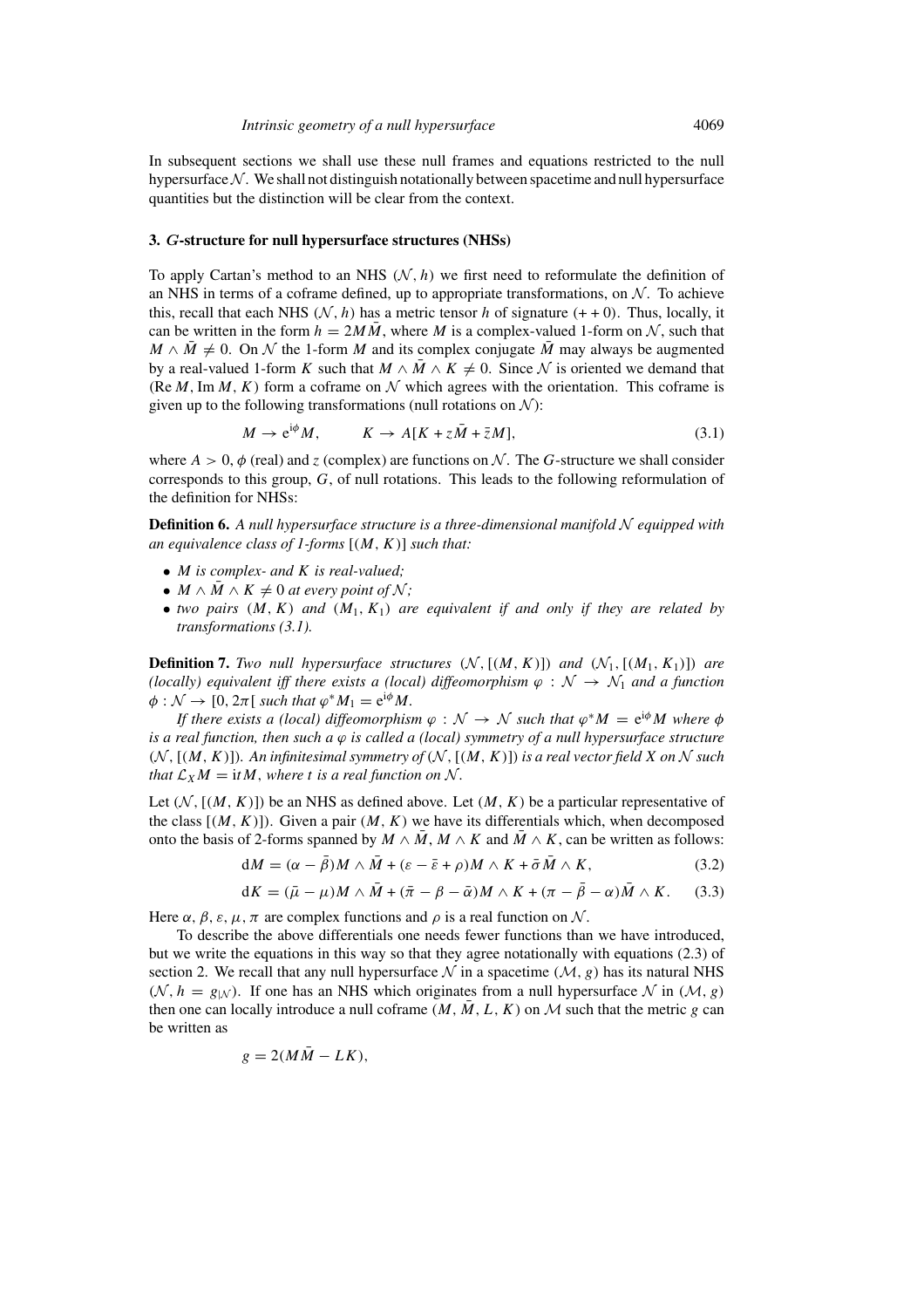and the null hypersurface  $\mathcal N$  can be locally defined as a three-dimensional surface in  $\mathcal M$  such that  $L_{\text{1M}} \equiv 0$ . Such a null tetrad satisfies the equations of section 2. Now, if one restricts these equations to the null hypersurface N on which  $L \equiv 0$ , then the second of these equations implies that  $\rho - \bar{\rho} \equiv \kappa \equiv 0$  on N. The first and the third of these equations coincide with equations  $(3.2)$  and  $(3.3)$ . Thus, although the notation in equations  $(3.2)$  and  $(3.3)$  is redundant, it has the advantage that the functions appearing in them can be interpreted as the standard Newman–Penrose coefficients restricted to a null hypersurface in the case where an NHS originates from a null hypersurface in a spacetime. Hence we use the notation of equations (2.2) to write, on  $\mathcal{N}$ ,

$$
\Gamma_{41} = \sigma M + \rho \bar{M},
$$
  
\n
$$
\Gamma_{23} = \mu M + \lambda \bar{M} + \pi K,
$$
  
\n
$$
\frac{1}{2} (\Gamma_{12} + \Gamma_{34}) = -\beta M - \alpha \bar{M} - \epsilon K.
$$
\n(3.4)

The functional coefficients in equations (3.2) and (3.3) depend on the choice of a representative  $(M, K)$  from the class  $[(M, K)]$ . In particular, we have:

**Proposition 1.** *Under the gauge transformations (3.1) the coefficients* ρ *and* σ *in equations (3.2) and (3.3) transform according to*

$$
\sigma \to A^{-1} e^{-2i\phi} \sigma, \qquad \rho \to A^{-1} \rho.
$$

It follows from this proposition that although  $\rho$  and  $\sigma$  are not well defined objects for a given NHS, their vanishing or not is an invariant property characterizing an NHS. Thus, it is clear that NHSs split into four disjoint classes which cannot be transformed into each other by diffeomorphisms. These classes are characterized by:

(1)  $\sigma = \rho = 0$  on N; (2)  $\rho = 0$  and  $\sigma \neq 0$  on N; (3)  $\sigma \rho \neq 0$  on  $\mathcal{N}$ ; (4)  $\sigma = 0$  and  $\rho \neq 0$  on N.

We shall now apply Cartan's method to study the local equivalence problem, considering each of these cases in turn. The order in which we consider these inequivalent classes is determined by the way Cartan's method applies to each of them.

#### **4. Cartan's invariants for the I-geometry of a null hypersurface**

In this section we apply Cartan's method and solve the local equivalence problem for NHSs  $(N, [(M, K)])$  as defined in the previous section. A particular representative of  $[(M, K)]$ , say  $(M, K)$ , satisfies equations (3.2) and (3.3), and the equations implied by them.

To construct the Cartan invariants of an NHS we shall need to consider G-bundles or sub-bundles of G-bundles over N. The highest-dimensional such bundle will be  $N \times F$ , where we shall denote the fibre coordinates of  $\mathcal F$  by the real positive A, the complex z and the real  $\phi \in [0, 2\pi]$ . On occasion sub-bundles of  $\mathcal{N} \times \mathcal{F}$  with a subset of fibre coordinates will be used. Since prolongations involve replacing gauge group functions by coordinates on G-bundles over  $\mathcal N$  we shall follow the standard shorthand of using the same symbols A, z and  $\phi$  for functions on N and coordinates on the bundles over N. The meaning of the symbol will be clear from the context. On  $\mathcal{N} \times \mathcal{F}$  we will have the lifted coframe†, denoted by primes,

$$
M' = e^{i\phi} M, \qquad K' = A[K + z\overline{M} + \overline{z}M] \tag{4.1}
$$

† We use the terminology of [6].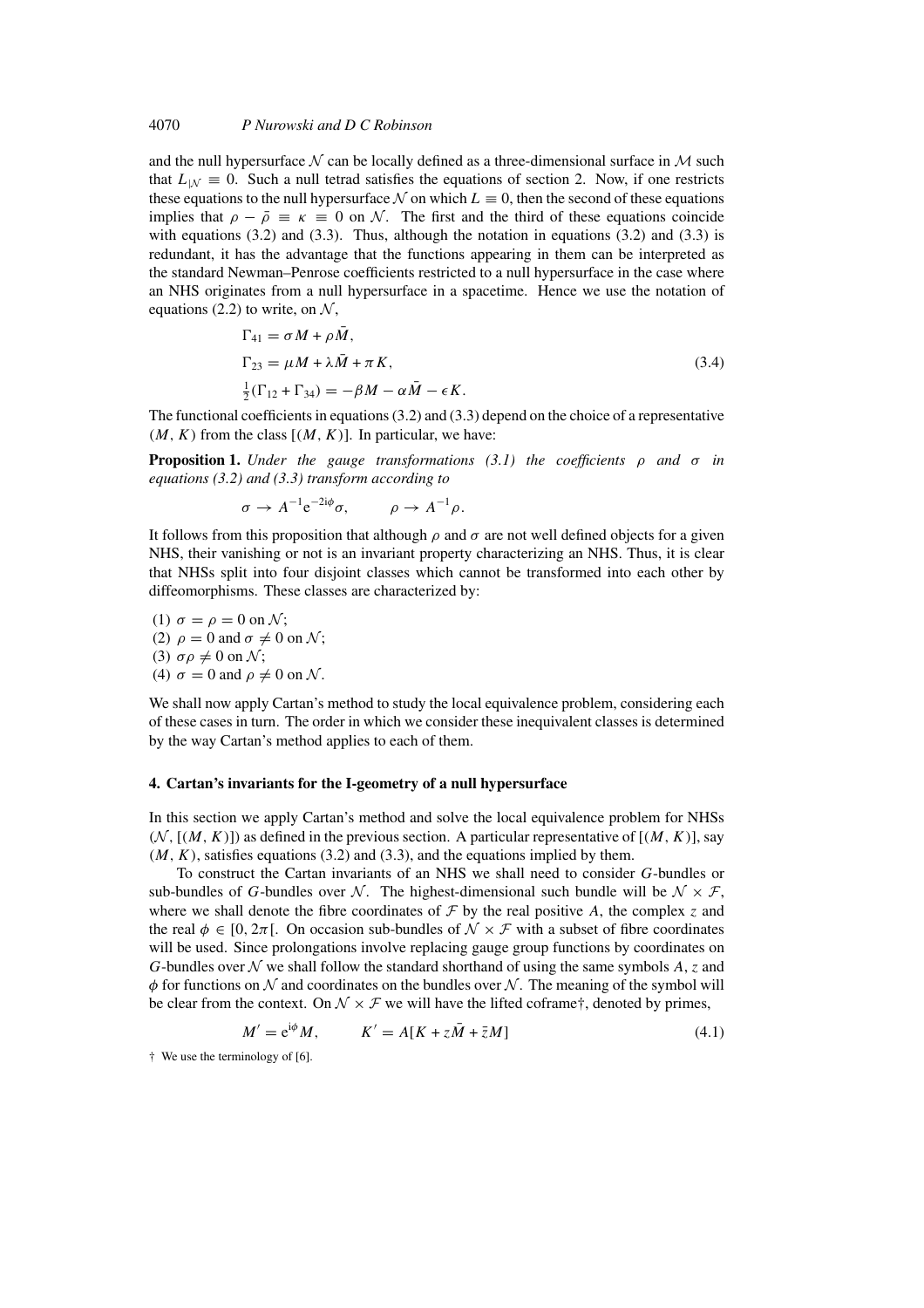(and analogously on sub-bundles). Now the usual Cartan procedure of absorption and normalization ([6], pp 307–9) is applied to obtain the Cartan invariants of the hypersurface. First, we note that the differential of  $M'$  can be written in the form

$$
dM' = i\omega^1 \wedge M' + \frac{e^{2i\phi}}{A} \bar{\sigma} \bar{M}' \wedge K' + \frac{\rho}{A} M' \wedge K'. \tag{4.2}
$$

The 1-form  $\omega^1$  is not unique. It is fixed by requiring that both  $\omega^1$  and the coefficient at the  $M' \wedge K'$  term are real. Then,  $\omega^1$  reads

$$
\omega^1 = d\phi + i\Gamma_{21} + i(\bar{z}\bar{\sigma} - z\rho)\bar{M} + i(\bar{z}\bar{\rho} - z\sigma)M.
$$
\n(4.3)

Equation (4.2) implies that the Cartan procedure for getting the invariants branches according to whether  $\sigma \rho$  is zero or not.

#### *4.1. Class 1:*  $\sigma = \rho = 0$  *on* N

This is a physically interesting case including as it does the wavefronts of plane-fronted waves, null infinity in the zero-divergence conformal gauge and horizons, including the recently introduced 'isolated horizons' [1]. In this case equation (4.2) becomes

$$
dM' = i\omega^1 \wedge M'
$$
\n(4.4)

with

$$
\omega^1 = d\phi + i\Gamma_{21}.\tag{4.5}
$$

Calculation of the differential of  $K'$  in this case yields

$$
dK' = \omega^2 \wedge K' + \bar{\omega}^3 \wedge M' + \omega^3 \wedge \bar{M}', \qquad (4.6)
$$

where

$$
\omega^2 = d \log A + \Gamma_{34} + bK + cM + \bar{c}\bar{M}
$$
\n
$$
(4.7)
$$

$$
\omega^3 = A e^{i\phi} \bigg[ dz + \Gamma_{32} - z(\Gamma_{12} + \Gamma_{34}) + \left( h + \frac{\bar{c}\bar{z} - cz}{2} \right) M + f\bar{M} + (\bar{c} - bz)K \bigg],\tag{4.8}
$$

where we have introduced unknown functions  $b$ ,  $h$  (real) and  $f$ ,  $c$  (complex).

Calculations using equations (4.4) and (4.6) show that the original system  $(N, [(M, K)])$ does not pass the Cartan test (cf [6], pp 350–5). Hence it must be prolonged. The simplest method of prolongation is to first consider a new manifold  $\mathcal{N} \times S^1$  parametrized by  $(p, \phi)$ , where  $p \in \mathcal{N}$  and  $\phi \in [0, 2\pi]$ . On this manifold one considers the system of 1-forms  $(M', K, \omega^1)$  such that:

- (i)  $M'$  is complex-, K and  $\omega^1$  are real-valued;
- (ii)  $M' \wedge \overline{M}' \wedge K \wedge \omega^1 \neq 0$  on  $\mathcal{N} \times S^1$ ;
- (iii)  $M' = e^{i\phi}M$ ,  $\omega^1 = d\phi + i\Gamma_{21}$ , where the forms M, K and  $\Gamma_{ij} = -\Gamma_{ji}$  satisfy (3.4) with  $\Gamma_{41} = 0$  on N and are the lifts to  $\mathcal{N} \times S^1$  of the corresponding forms on N;
- (iv) forms  $(M', K, \omega^1)$  are given up to the following transformations

$$
M' \to M', \qquad K \to A[K + ze^{i\phi} \overline{M}' + \overline{z}e^{-i\phi} M'], \qquad \omega^1 \to \omega^1,
$$

where  $A > 0$  and z are real- and complex functions on  $\mathcal{N} \times S^1$ .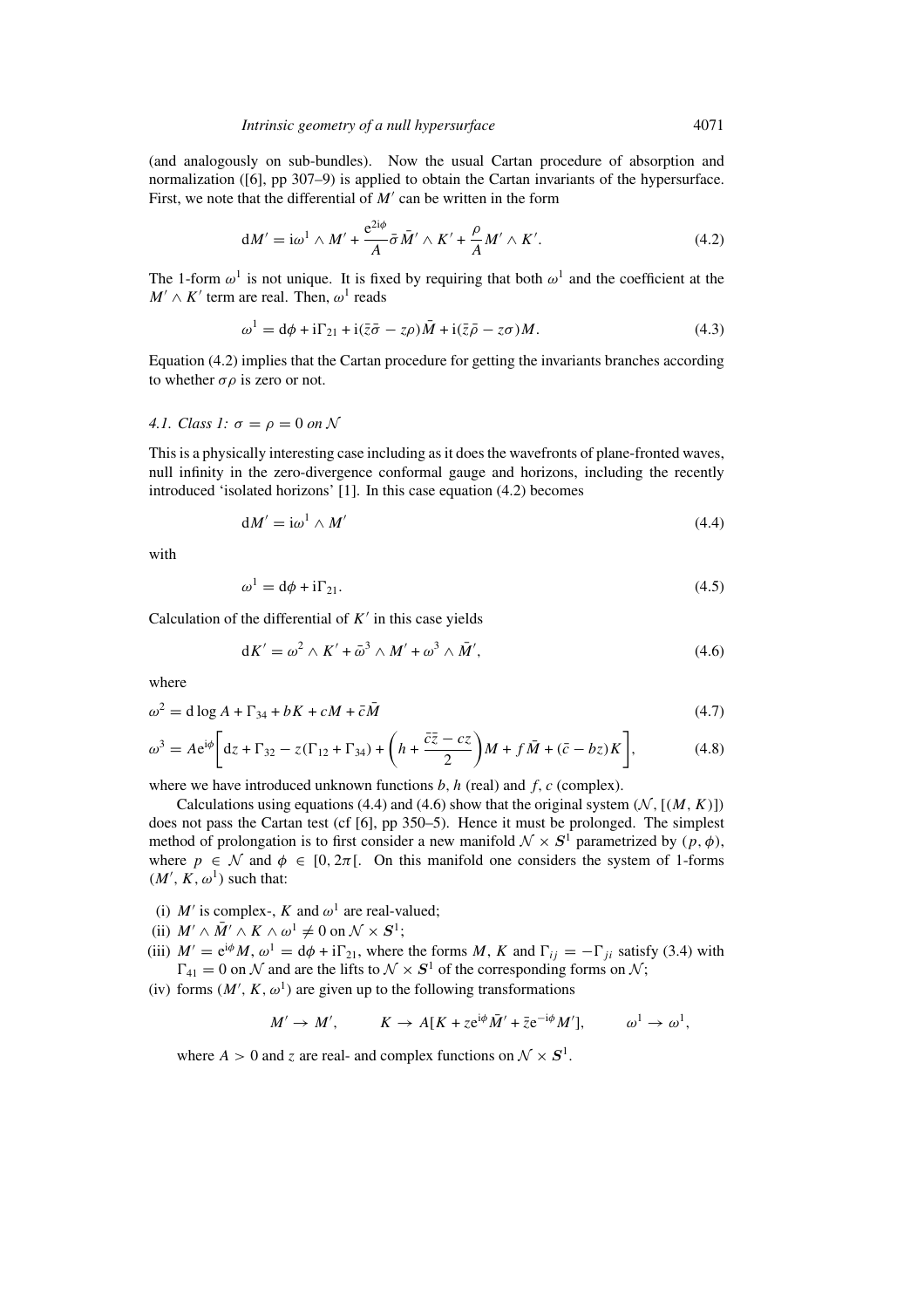Now we have a new equivalence problem on  $\mathcal{N} \times S^1$  with group  $G_1$  given by the transformations in (iv). We now prolong again. Consider now the manifold  $\tilde{\mathcal{N}} = \mathcal{N} \times S^1 \times R_+ \times C$  parametrized by  $(q, A, z)$ , where  $q \in \mathcal{N} \times S^1$ . The  $G_1$ -structure, when extended to  $\tilde{\mathcal{N}}$ , has the lifted coframe  $(M', \overline{M}', K', \omega^1)$  with the following differentials:

$$
dM' = i\omega^{1} \wedge M',
$$
  
\n
$$
dK' = \omega^{2} \wedge K' + \bar{\omega}^{3} \wedge M' + \omega^{3} \wedge \bar{M}',
$$
  
\n
$$
d\omega^{1} = i \left[ -\bar{\Psi}_{2} - \Psi_{2} + \frac{S_{12} + S_{34}}{2} + \frac{R}{12} \right] M' \wedge \bar{M}',
$$
\n(4.9)

where

$$
\omega^2 = d \log A + \Gamma_{34} + bK + cM + \bar{c}\bar{M},
$$
  
\n
$$
\omega^3 = Ae^{i\phi} \left[ dz + \Gamma_{32} - z(\Gamma_{12} + \Gamma_{34}) + \left( h + \frac{\bar{c}\bar{z} - cz}{2} \right) M + f\bar{M} + (\bar{c} - bz)K \right].
$$
\n(4.10)

In these formulae b, h (real) and c, f (complex) are undetermined functions on  $\mathcal{N} \times S^1$ ,  $\Psi_{\mu}$ ,  $S_{ij}$ and R are the Weyl tensor coefficients, the traceless Ricci tensor and the Ricci scalar restricted to the null hypersurface and lifted to  $\mathcal{N} \times S^1$  (by the usual demand that they be constant along the  $\phi$ -direction). The system (4.9) passes the Cartan test with the following values of the Cartan parameters:

- (i) dimension of  $\mathcal{N} \times S^1$ :  $n = 4$ ;
- (ii) dimension of the structure group:  $r = 3$ ;
- (iii) degree of indeterminacy:  $r^{(1)} = 6$ ;
- (iv) Cartan characters:  $s'_1 = 1, s'_2 = 1, s'_3 = 1, s'_4 = 0.$

Now, assuming that our lifted coframe  $(M', \overline{M}', K', \omega^1)$  is regular and analytic we can apply Cartan's theorem (theorem 11.16 of [6]) to decide when two given NHSs with vanishing relative invariants  $\sigma$  and  $\rho$  are locally equivalent. First we observe, from equations (4.9), that the only invariant of a hypersurface with  $\sigma = \rho = 0$  is

$$
I = -\bar{\Psi}_2 - \Psi_2 + \frac{S_{12} + S_{34}}{2} + \frac{R}{12}
$$
 (4.11)

and the invariants derived from it by differentiation. A simple geometric interpretation of I is as follows. Consider a basis  $(m', \overline{m}', k', o)$  dual to  $(M', \overline{M}', K', o^1)$  on  $\mathcal{N} \times S^1$ . The first equation in the system (4.9) guarantees that  $\mathcal{N} \times S^1$  is foliated by two-dimensional fibres tangent to vector fields k' and o. Moreover, a  $(+ 0.0)$ -signature metric  $\hat{h} = 2M'\bar{M}'$  on  $\mathcal{N} \times S^1$  has vanishing Lie derivatives along the directions of k' and o. Thus, the metric  $\hat{h}$ projects down to a well defined metric h on a two-dimensional manifold <sup>N</sup> × *<sup>S</sup>*1/ ∼ of the leaves of the foliation†. It can be easily checked that I is the Gaussian curvature of  $h$ .

The theorem of Cartan (theorem 11.16 of [6]) implies that, in the fully regular, analytic case there always exists a choice of A and z such that  $dK' = 0$  in equations (4.9). Such a choice of K' allows for a restriction‡ of  $\tilde{\mathcal{N}}$  to  $\mathcal{N} \times S^1$  on which the system (4.9) takes the form

$$
dM' = i\omega^1 \wedge M',
$$
  
\n
$$
dK' = 0,
$$
  
\n
$$
d\omega^1 = iI M' \wedge \bar{M}'.
$$
\n(4.12)

 $\dagger$  In other words, any two-dimensional surface S transversal to the leaves of the foliation acquires a Riemannian metric  $\hat{h}_{\vert S}$  by restricting  $\hat{h}$  to S. The vanishing of the Lie derivatives means that for any S the metrics  $\hat{h}_{\vert S}$  are locally isometric.

 $\ddagger$  By a 'restriction' here we mean such a choice of a section of the bundle  $\mathcal{N} \times S^1 \to \tilde{\mathcal{N}}$  on which  $dK' = 0$  holds. This section is then identified with  $\mathcal{N} \times \mathbf{S}^1$ .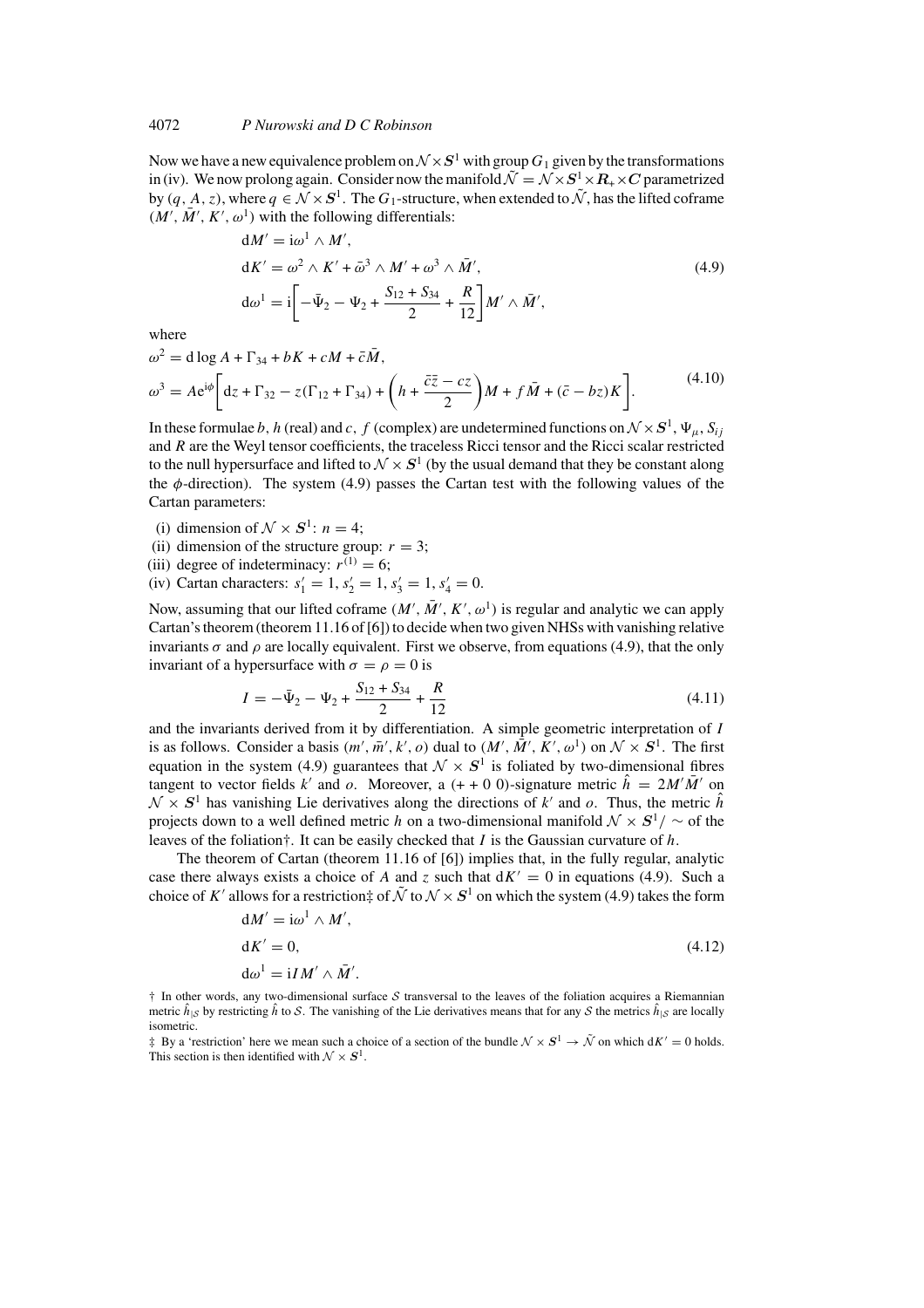It is easy to integrate these equations. The result is

$$
M' = \frac{e^{i\phi}}{P} d\xi,
$$
  
\n
$$
K' = dr,
$$
  
\n
$$
\omega^1 = d\phi + i[(\log P)_{\bar{\xi}} d\bar{\xi} - (\log P)_{\xi} d\xi],
$$
  
\n
$$
I = \triangle \log P, \qquad \triangle = 2P^2 \partial_{\xi} \partial_{\bar{\xi}},
$$

where  $(\xi, \bar{\xi}, r, \phi)$  constitutes a coordinate system on  $\mathcal{N} \times S^1$ ,  $P = P(\xi, \bar{\xi})$  is a real function, and subscripts such as  $\xi$  denote partial derivatives. Thus we have the following proposition.

**Proposition 2.** *Any analytic NHS* ( $N$ , [ $(M, K)$ ]) *with vanishing relative invariants*  $\sigma$  *and*  $\rho$ *is locally equivalent to that defined by forms*

$$
M = \frac{1}{P} d\xi, \qquad K = dr,
$$

*where*  $P = P(\xi, \bar{\xi})$  *is a real function. The lowest-order Cartan invariant for such NHSs is* 

$$
I = \Delta \log P, \qquad \Delta = 2P^2 \partial_{\xi} \partial_{\bar{\xi}}.
$$

 $I = 2c$  = constant *if and only if the function*  $P = 1 + c\xi \overline{\xi}$ . If  $I \neq$  constant, then the *higher-order invariants are:*

*(i) first order:*  $I_1 = P I_{\xi} e^{-i\phi}$ ; *(ii) second order:*  $I_2 = P(PI_{\xi\xi} + 2P_{\xi}I_{\xi})e^{-2i\phi}$  *and*  $I_3 = \frac{1}{2}\Delta I = \frac{1}{2}\Delta\Delta \log P$ ,

*where the*  $\phi$  *variable is related to the fourth dimension of the prolonged manifold*  $N \times S^1$ *. The local group of symmetries for each such structure is infinite dimensional; the set of analytic self-equivalences depends on one real function of three real variables.*

*4.2. Class 2:*  $\sigma = 0$ ,  $\rho \neq 0$  *on* N

In this case equations (4.2) and (4.3) become, on  $\mathcal{N} \times \mathcal{F}$ ,

$$
dM' = i\omega^1 \wedge M' + \frac{\rho}{A}M' \wedge K', \qquad (4.13)
$$

with

$$
\omega^1 = d\phi + i\Gamma_{21} - i z \rho \bar{M} + i \bar{z} \bar{\rho} M. \tag{4.14}
$$

Thus, we can always normalize the coefficient preceding  $M' \wedge K'$  to  $s = \pm 1 = \text{sign}(\rho)$  by choosing a section of  $\mathcal{N} \times S^1 \times C \to \mathcal{N} \times \mathcal{F}$  so that

$$
A = |\rho|.\tag{4.15}
$$

Using this condition we obtain on  $\mathcal{N} \times S^1 \times C$ 

$$
dM' = i\omega^1 \wedge M' + sM' \wedge K', \qquad (4.16)
$$

$$
dK' = \bar{\omega}^2 \wedge M' + \omega^2 \wedge \bar{M}',\tag{4.17}
$$

where  $\omega^1$  is given by (4.14),

$$
\omega^2 = s e^{i\phi} [\rho dz + (z(\Phi_{01} - \Psi_1) + \rho (2z\beta - \mu))M + (z\Phi_{00} + \bar{\Psi}_1 - \bar{\Phi}_{01} + \rho (2z\epsilon - \pi))K + aM + b\bar{M}]
$$
(4.18)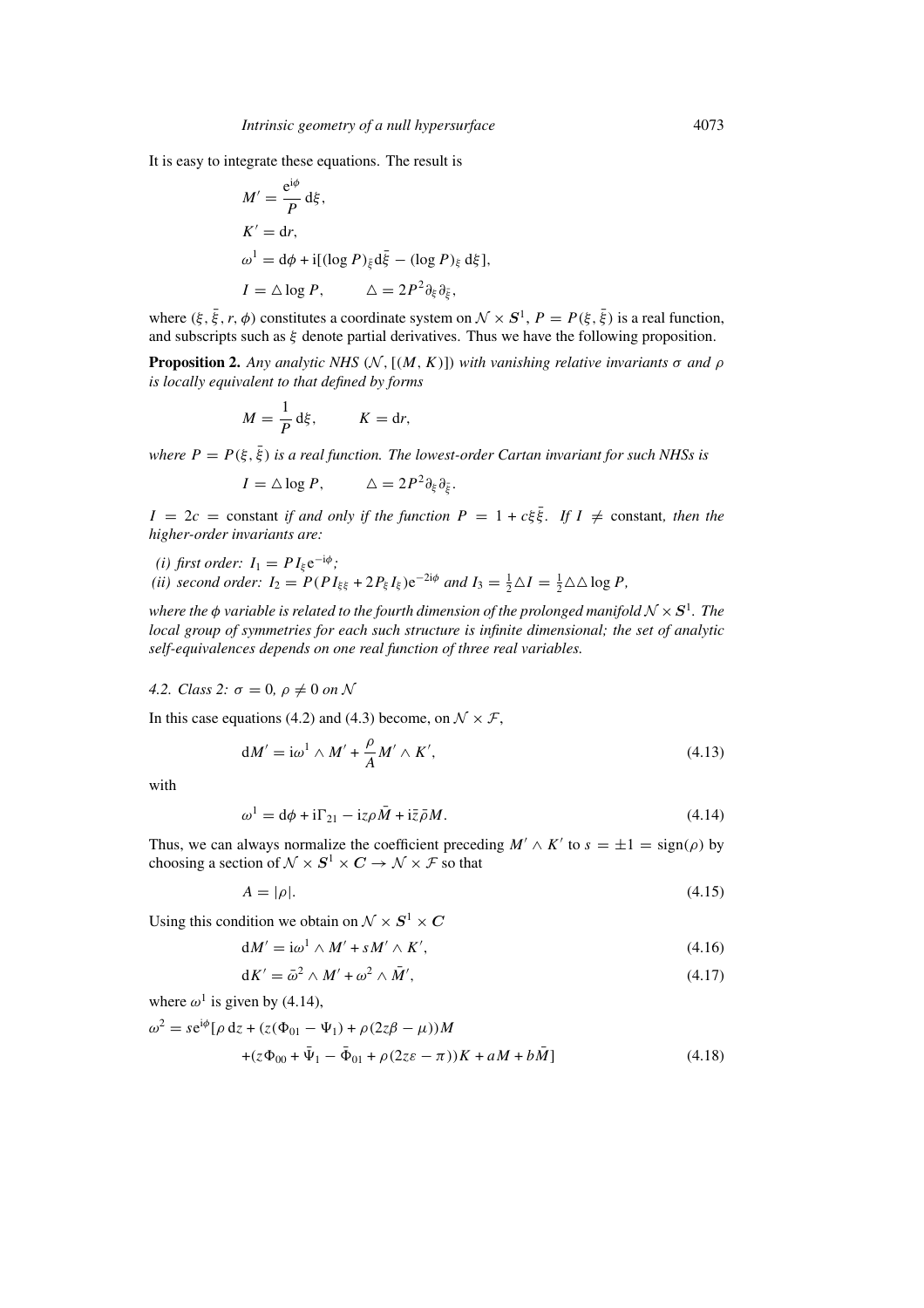and *a* is any real function and *b* is any complex function on  $\mathcal{N} \times S^1 \times C$ . It turns out that the system (4.16) and (4.17) does not pass Cartan's test. Therefore, following the standard procedure we consider the new equivalence problem for the subgroup preserving the normalization above. Hence we consider a new prolongation from  $\mathcal N$  to  $\mathcal N \times S^1$  on which we have

$$
dM' = i\omega^1 \wedge M' + sM' \wedge K', \qquad (4.19)
$$

$$
dK' = \bar{\omega}^2 \wedge M' + \omega^2 \wedge \bar{M}',\tag{4.20}
$$

 $d\omega^1 = s i \bar{\omega}^2 \wedge M' - s i \omega^2 \wedge \bar{M}' + i \left(-\bar{\Psi}_2 - \Psi_2 + \frac{S_{12} + S_{34}}{2}\right)$  $\frac{+S_{34}}{2} + \frac{R}{12}$  $\frac{R}{12} + 2a$   $M' \wedge \bar{M}'$ .

The last of the above equations can be reduced to the form

$$
d\omega^1 = s i \bar{\omega}^2 \wedge M' - s i \omega^2 \wedge \bar{M}' \tag{4.21}
$$

by choosing  $a = \frac{1}{2}(\bar{\Psi}_2 + \Psi_2 - \frac{S_{12} + S_{34}}{2} - \frac{R}{12})$ . Now, it can be easily checked that the system given by equations (4.19)–(4.21) on  $\mathcal{N} \times S^1$  is in involution (the Cartan parameters are:  $n = 4$ ,  $r = 2$ ,  $r^{(1)} = 2$ ,  $s'_1 = 2$ ,  $s'_2 = 0$ ,  $s'_3 = 0$ ,  $s'_4 = 0$ ), so in the analytic fully regular case, it is gauge equivalent to the system

$$
dM' = i\omega^1 \wedge M' + sM' \wedge K'
$$
  
\n
$$
dK' = 0
$$
  
\n
$$
d\omega^1 = 0.
$$
\n(4.22)

This means that in this case where  $\sigma = 0$ ,  $\rho \neq 0$  we have only two locally non-equivalent null hypersurfaces. They correspond to the choices  $s = +1$  and  $s = -1$  in equations (4.22).

The system of equations (4.22) can be easily solved. The result is

$$
M' = e^{i\phi + r} d\xi \tag{4.23}
$$

$$
K' = dr \tag{4.24}
$$

$$
\omega^1 = d\phi,\tag{4.25}
$$

where  $(\xi, \bar{\xi}, r, \phi)$  constitutes a coordinate system on  $\mathcal{N} \times S^1$ . In this way we obtained the following proposition.

**Proposition 3.** *Any analytic NHS*  $(N, [(M, K)])$  *with vanishing relative invariant*  $\sigma$  *and nonvanishing* ρ *is locally equivalent to one of the two NHSs defined by the forms*

$$
M = e^{-r} d\xi \tag{4.26}
$$

$$
K = dr \tag{4.27}
$$

*or by the forms*

$$
M = e^r d\xi \tag{4.28}
$$

$$
K = dr \tag{4.29}
$$

*on a manifold* N with coordinates  $(\xi, \overline{\xi}, r)$ . The local group of symmetries for such structures *is infinite dimensional; the set of analytic self-equivalences depends on two real functions of one real variable.*

We note that past and the future null cones in Minkowski spacetime possess the NHSs of proposition 3.

In dealing with the last two classes we continue to use methods and notation similar to those used above. However, as the essential features of Cartan's method are algorithmic and repetitive we increasingly abbreviate. The reader interested only in the final results of the calculations will find them stated as propositions at the ends of the sections.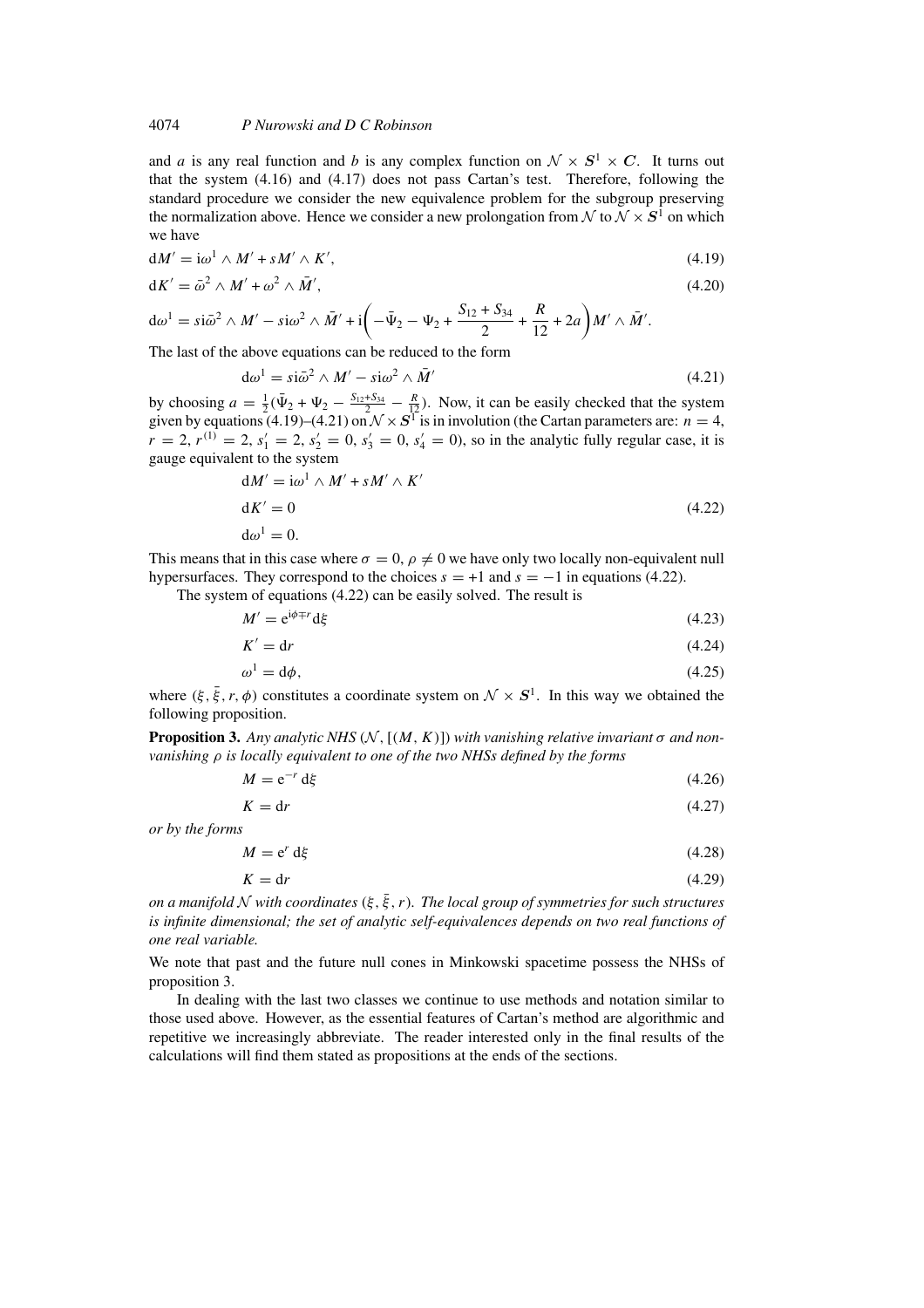# *4.3. Class 3:*  $\sigma \neq 0$ ,  $\rho \neq 0$

In this, the generic case, we can always normalize the factor of the  $\overline{M}$   $\wedge$  K' term of (4.2) to 1. We achieve this by imposing condition  $Ae^{2i\phi} = \sigma$  on the group parameters A,  $\phi$ . One sees that this condition fixes both A and  $\phi$ . From now on, we assume that a representative  $(M, K)$ defining a null surface structure on  $N$  has been gauged to the form in which equation (3.2) is

$$
dM = (\alpha - \bar{\beta})M \wedge \bar{M} + (\varepsilon - \bar{\varepsilon} + \rho)\bar{M} \wedge K + \bar{M} \wedge K. \tag{4.30}
$$

This condition is equivalent to the statement that  $(M, K)$  has been gauged to the form in which

 $\sigma = 1.$  (4.31)

After this has been done, the remaining gauge freedom is

$$
M \to sM, \qquad K \to K + z\overline{M} + \overline{z}M,
$$

where  $s = \pm 1$ . Thus we have a new equivalence problem defined by the above transformations. To construct the Cartan invariants we consider a manifold  $\mathcal{N} \times C$  parametrized by  $(p, z)$ ,  $p \in \mathcal{N}, z \in \mathbb{C}$ . Then a straightforward calculation, using as before lifts of M and K, shows that the differential of  $M'$  is

$$
dM' = s[\bar{z} - z(\rho + \varepsilon - \bar{\varepsilon}) + \alpha - \bar{\beta}]M' \wedge \bar{M}' + (\rho + \varepsilon - \bar{\varepsilon})M' \wedge K' + \bar{M}' \wedge K'. \tag{4.32}
$$

This equation implies that the function

$$
I_1^0 = \rho + \varepsilon - \bar{\varepsilon} \tag{4.33}
$$

constitutes an invariant of the NHS†.

Now, two cases may occur. Either

(i)  $|I_1^0| \neq 1$  (the generic case)

$$
\theta
$$

(ii)  $|I_1^0| = 1$  (the special case).

*Case (i):*  $|I_1^0| \neq 1$ . If  $|I_1^0| \neq 1$  we choose

$$
z = \frac{\bar{I}_1^0(\alpha - \bar{\beta}) + \bar{\alpha} - \beta}{|I_1^0|^2 - 1}
$$
\n(4.34)

to reduce equation (4.32) to the form (on  $\mathcal{N}$ )

$$
dM' = I_1^0 M' \wedge K' + \overline{M}' \wedge K'. \tag{4.35}
$$

Now, the only remaining freedom is in the choice of a sign s. To fix this, we remark that equation (4.35) implies that a gauge can be chosen in which the initial differential forms  $(M, K)$  satisfy equations (3.2) and (3.3) with  $\sigma = 1$  and  $\alpha = \overline{\beta}$ . In such a gauge the differential of the form  $K'$  is (on  $\mathcal{N}$ )

$$
dK' = iI_2^0 M' \wedge \bar{M}' + I_3^0 M' \wedge K' + \bar{I}_3^0 \bar{M}' \wedge K', \qquad (4.36)
$$

where the coefficients  $I_i^0$  are

$$
I_1^0 = \rho + \varepsilon - \bar{\varepsilon}, \qquad I_2^0 = \mathrm{i}(\mu - \bar{\mu}), \qquad I_3^0 = s(\bar{\pi} - 2\bar{\alpha}). \tag{4.37}
$$

(Note, that since  $\rho \neq 0$ ,  $I_{1}^{0} + \overline{I}_{1}^{0} \neq 0$ .) Now, assuming that  $I_{3}^{0} \neq 0$  we can fix s in such a way that s Re[ $I_3^0$ ] > 0 (if Re[ $I_3^0$ ]  $\neq$  0) or s Im[ $I_3^0$ ] > 0 (if Re[ $I_3^0$ ] = 0). If  $I_3^0$  = 0 there is no way to fix the sign s.

We summarize the result of this section in the following proposition.

 $\dagger$  Remember that this expression for the invariant  $I_1^0$  is valid only in the gauge (4.31).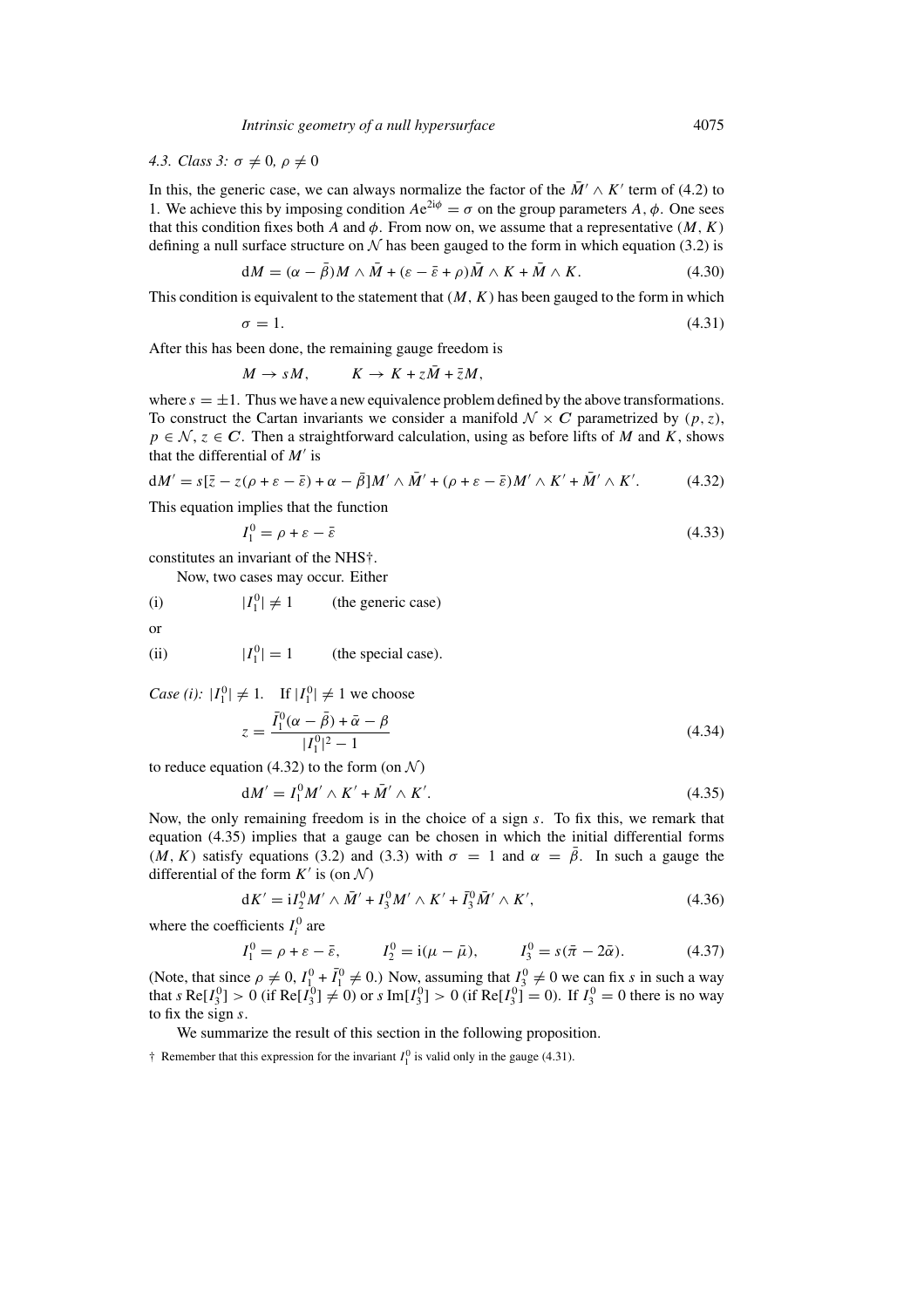**Proposition 4.** *The generic NHS* ( $N$ , [( $M$ ,  $K$ )]) ( $\sigma \neq 0$ ,  $\rho \neq 0$ ,  $|I_1^0| \neq 1$ ,  $I_1^0 + \overline{I_1^0} \neq 0$ ) defines *invariant forms* (M, K) *which satisfy*

$$
dM = I_1^0 M \wedge K + \bar{M} \wedge K \tag{4.38}
$$

$$
dK = iI_2^0 M \wedge \bar{M} + I_3^0 M \wedge K + \bar{I}_3^0 \bar{M} \wedge K, \qquad (4.39)
$$

in a unique way if  $I_3^0 \neq 0$ , and with a sign ambiguity in the choice of M if  $I_3^0 = 0$ . The scalar *invariants of zeroth order for such an NHS are*  $I_1^0$  (such that  $|I_1^0| \neq 1$ ),  $I_2^0$  (real) and  $I_3^0$  (in *general, complex). All the other invariants are derived from those by means of differentiation. Any such null hypersurface has a local group of symmetries of dimension no greater than three.*

The system (4.38) and (4.39) is too general to be as easily integrated as was the case in the systems studied in the preceding sections. Here we only consider the system (4.38) and (4.39) when it has a three-dimensional group of symmetries acting transitively† on  $N$ , that is, all the invariants  $I_1^0$ ,  $I_2^0$  and  $I_3^0$  are constants on  $\mathcal{N}$ —zeroth-order NHSs. Then the equations  $d^2M = 0$ ,  $d^2K = 0$ , consequences of equations (4.38) and (4.39), imply that  $I_2^0 = I_3^0 = 0$ . The other possibility  $I_1^0 + \overline{I_1^0} = I_3^0 = 0$  is excluded by the assumption  $\rho \neq 0$ .

**Proposition 5.** *Any NHS* ( $N$ , [( $M$ ,  $K$ )]) *with*  $I_2^0 = I_3^0 = 0$  *and*  $I_1^0 = a + ib$ ,  $a, b = constant \in$ *R is equivalent to that defined by forms on* N *given by*

$$
M = [\bar{\xi} + I_1^0 \xi] dr + d\xi, \qquad K = dr.
$$

*The three-dimensional algebra of infinitesimal symmetries of such an NHS is of Bianchi type:*

(i) *IV* iff  $b = \pm 1$ ;

(ii) 
$$
VI_{-h}
$$
,  $h < 0$ ,  $b = \sqrt{1 + \frac{a^2}{h}}$ ;  
(iii)  $VII_h$ ,  $h > 0$ ,  $b = \sqrt{1 + \frac{a^2}{h}}$ .

In this way the real number a enumerates one-parameter families of non-equivalent NHSs in each of the cases (i)–(iii). Thus, there are only two non-equivalent generic NHSs of zeroth order admitting the symmetry of non-equivalent NHSs of zeroth order of Bianchi types  $VI_{-h}$ and  $VII<sub>h</sub>$ .

*Case (ii):*  $|I_1^0| = 1$ . If  $|I_1^0| = 1$  there exists a real function  $t : \mathcal{N} \to [0, 2\pi]$  such that  $I_1^0 = e^{it}$ . With this choice equation (4.32) assumes the form

$$
dM' = s[\bar{z} - ze^{it} + \alpha - \bar{\beta}]M' \wedge \bar{M}' + e^{it}M' \wedge K' + \bar{M}' \wedge K'. \tag{4.40}
$$

Now the following two cases may occur

(iia)  $t \neq \pi$ (iib)  $t = \pi$ .

† Hence the classification of inequivalent generic zeroth-order NHSs is in correspondence with the Bianchi classification of three-dimensional Lie algebras.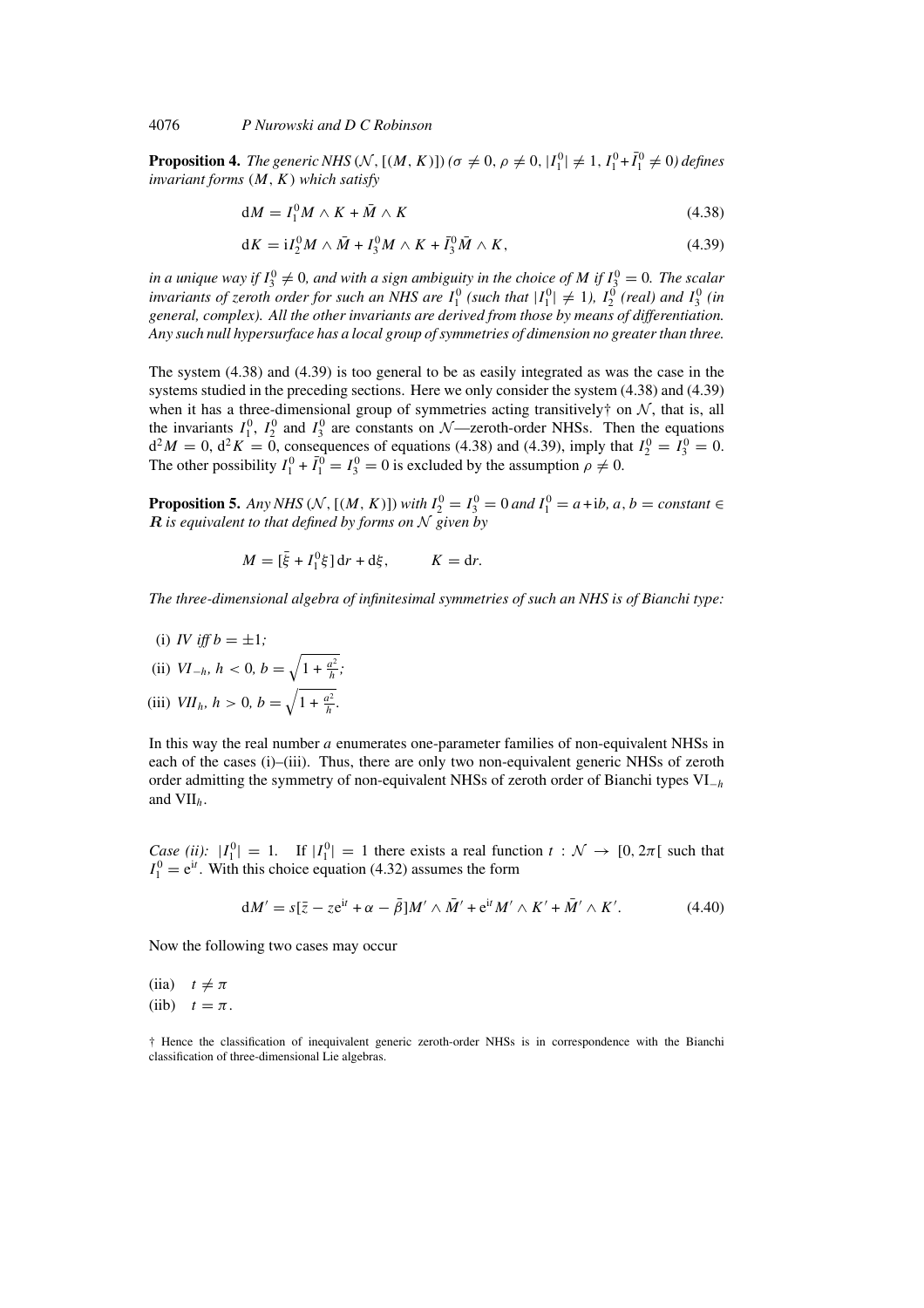*Case (iia): (t*  $\neq \pi$ ). Let Re[ $\alpha - \bar{\beta}$ ] = A, Im[ $\alpha - \bar{\beta}$ ] = B, Re[ $z$ ] =  $\zeta$ , Im[ $z$ ] =  $\eta$ . Since  $t \neq \pi$  we can choose the function *n* in the form

$$
\eta = \frac{B - \zeta \sin t}{1 + \cos t}.\tag{4.41}
$$

Such a choice of  $\eta$  corresponds to a choice of z that makes the coefficient of the  $M' \wedge \overline{M}'$  term in equation (4.40) real. When this choice has been made we have

$$
dM' = saM' \wedge \bar{M}' + e^{it}M' \wedge K' + \bar{M}' \wedge K', \qquad (4.42)
$$

where  $a$  is a real function. Now, the remaining gauge freedom is

$$
M' = sM \qquad K' = K + r(e^{-it/2}\bar{M} + e^{it/2}M), \tag{4.43}
$$

where r is any real function. It is now convenient to change the variables from  $(M, K)$  to  $(N, K)$ , where

$$
N = e^{it/2}M.\tag{4.44}
$$

This choice is admissible since t is an invariant. The forms  $(N, K)$  are given up to transformations

$$
N' = sN, \t s = \pm 1, \t K' = K + r(N + \bar{N}), \t (4.45)
$$

where r is a real function. Equation (4.42) rewritten in terms of  $(N', K')$  reads

$$
dN' = \frac{i}{2}dt \wedge N' + sa e^{it/2} N' \wedge \bar{N}' + e^{it} (N' + \bar{N}') \wedge K'. \tag{4.46}
$$

Thus we have a new equivalence problem for the forms  $(N, K)$  which are given up to the transformations (4.45). The form  $N'$  satisfies (4.46). Writing the differential of K in the most general form

$$
dK = i bN \wedge \bar{N} + cN \wedge K + \bar{c}\bar{N} \wedge K, \qquad (4.47)
$$

and introducing the notation dt = t<sub>k</sub>K + t<sub>+</sub>(N +  $\bar{N}$ ) + t\_i(N –  $\bar{N}$ ) we easily find that

$$
dK' = s\omega^0 \wedge (N' + \bar{N}') + s\left[\frac{1}{2}(\bar{c} - c) + \frac{i}{2}rt_k\right]K' \wedge (N' - \bar{N}'),\tag{4.48}
$$

where

$$
\omega^{0} = dr - [2r \cos t + \frac{1}{2}(c + \bar{c})]K
$$
  
 
$$
+ \frac{1}{2}[i(b - rt_{+} + 2ra \sin \frac{1}{2}t) + r(\bar{c} - c + \mathrm{i}rt_{k})](N - \bar{N}) + e(N + \bar{N}), \qquad (4.49)
$$

and  $e$  is an arbitrary real function on  $N$ . Now the following two cases may occur

<sup>(</sup>iia1)  $t_k \neq 0$  (i.e. dt ∧ N ∧  $\overline{N} \neq 0$ ) (iia2)  $t_k = 0$  (i.e. dt  $\wedge N \wedge \overline{N} = 0$ ).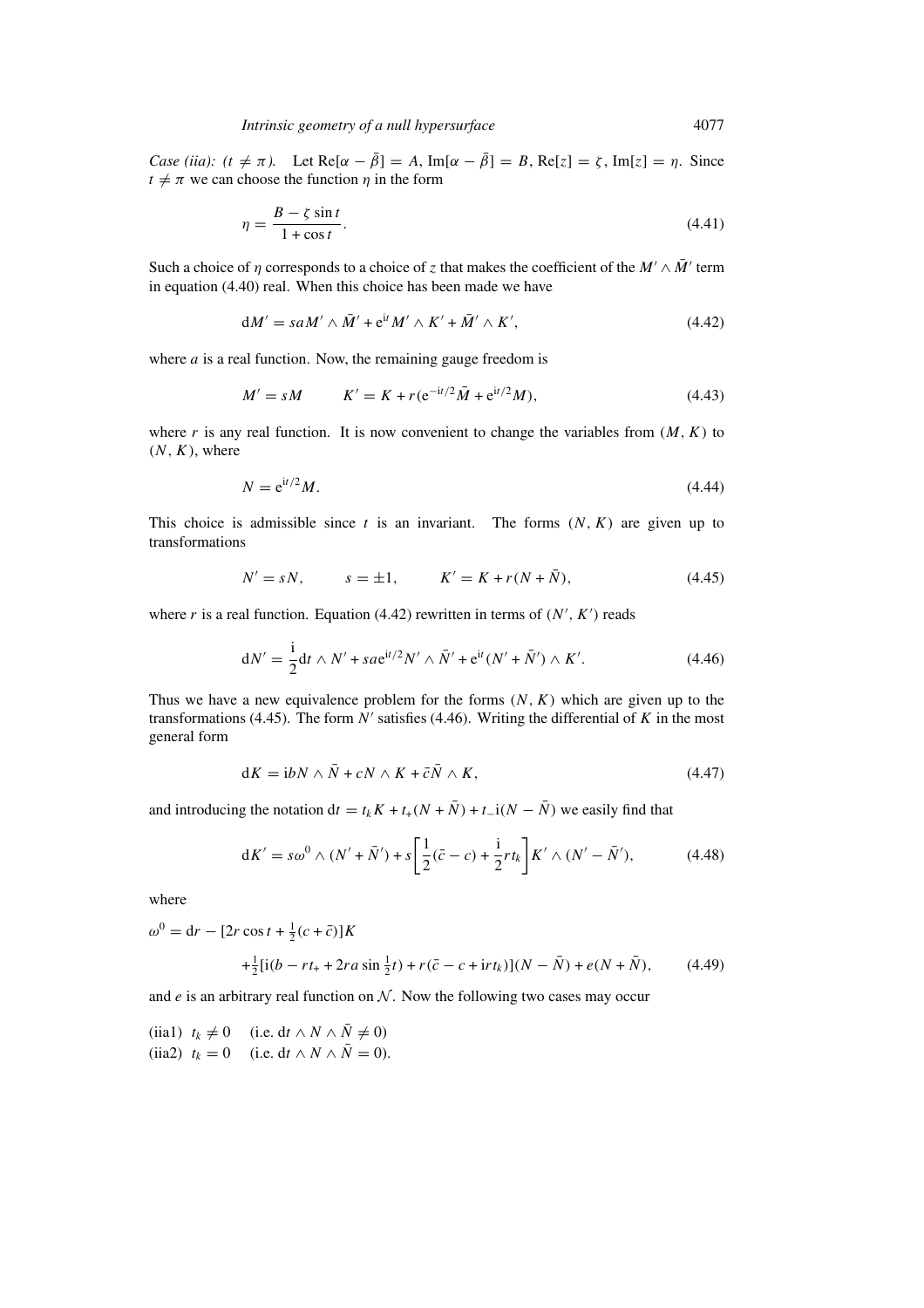*Case (iia1):* ( $dt \wedge N \wedge \overline{N} \neq 0$ ). If  $dt \wedge N \wedge \overline{N} \neq 0$  then the choice

$$
r = \frac{c - \bar{c}}{\mathrm{i}t_k} \tag{4.50}
$$

brings the system given by equations (4.46) and (4.48) to the form

$$
dN' = \frac{i}{2} dt \wedge N' + sa e^{it/2} N' \wedge \bar{N}' + e^{it/2} (N' + \bar{N}') \wedge K'
$$
 (4.51)

$$
dK' = i b' N' \wedge \bar{N}' + c'(N' + \bar{N}') \wedge K',
$$
\n(4.52)

where b' and c' are appropriate functions on N. Now, we can return to the original variables  $(M, K)$  instead of  $(N, K)$ . The result is summarized in the following proposition.

**Proposition 6.** *A generic NHS*  $(N, [(M, K)])$  *for which*  $I_1^0 = e^{it}$ *, is equivalent to that generated by forms* (M, K) *which satisfy*

$$
dM = saM \wedge \bar{M} + e^{it}M \wedge K + \bar{M} \wedge K \qquad (4.53)
$$

$$
dK = isbM \wedge \bar{M} + sc[e^{it/2}M + e^{-it/2}\bar{M}] \wedge K. \tag{4.54}
$$

*Here* dt  $\wedge$  *M*  $\wedge$   $\overline{M} \neq 0$ ,  $a \ge 0$ , b and c are real functions on N. The full system of invariants *in this case is given by* t, sa, sb, sc *and their differentials. The local group of symmetries of such structures is at most of dimension two.*

(We note that the word 'generic' in the above definition means 'dt ∧  $M \wedge \overline{M} \neq 0$ '.)

We close this section remarking that the forms  $(M, K)$  are determined by conditions (4.54) uniquely modulo the sign of  $M$ . If not all the invariants  $a, b, c$  are simultaneously zero, one can fix this freedom by requiring that sa or sb or s Re c or s Im c is greater than zero.

*Case (iia2):* ( $dt \wedge N \wedge \overline{N} = 0$ ). In this case equations (4.46) and (4.48) take the form

$$
dN' = \frac{i}{2}dt \wedge N' + sa e^{it/2} N' \wedge \bar{N}' + e^{it} (N' + \bar{N}') \wedge K',
$$
  
\n
$$
dK' = s\omega^0 \wedge (N' + \bar{N}') + s\frac{1}{2} [\bar{c} - c] K' \wedge (N' - \bar{N}').
$$
\n(4.55)

The system (4.55) passes the Cartan test (with  $n = 3$ ,  $r = 1$ ,  $r^{(1)} = 1$ ,  $s'_1 = 1$ ,  $s'_2 = 0$ , and  $s'_3 = 0$ ). Thus we conclude that it is gauge equivalent to the system

$$
dN' = \frac{i}{2}dt \wedge N' + sa e^{it/2} N' \wedge \bar{N}' + e^{it} (N' + \bar{N}') \wedge K',
$$
  
\n
$$
dK' = s\frac{1}{2}[\bar{c} - c]K' \wedge (N' - \bar{N}').
$$
\n(4.56)

Returning to the original variables  $(M, K)$  we have the following proposition.

**Proposition 7.** An NHS ( $N$ , [(M, K)]) for which  $I_1^0 = e^{it}$ ,  $dI_1^0 \wedge M \wedge \overline{M} = 0$ ,  $I_1^0 \neq -1$  is *equivalent to that generated by the forms* (M, K) *satisfying the following equations:*

$$
dM = saM \wedge \bar{M} + e^{it}M \wedge K + \bar{M} \wedge K
$$
  
\n
$$
dK = isb[e^{it/2}M \wedge K - e^{-it/2}\bar{M} \wedge K],
$$
\n(4.57)

where a and b are real functions,  $I_1^0 = e^{it}$ . The invariants of the above structures are  $a, b, t$  and *their differentials. The sign ambiguity in the choice of* M *can be removed by the requirements that* sa *or* sb *are greater than zero (provided that both* a *and* b *do not vanish). The symmetry group of any of such structures is infinitely dimensional. The set of analytic self-equivalences for each structure depends on one real function of one variable.*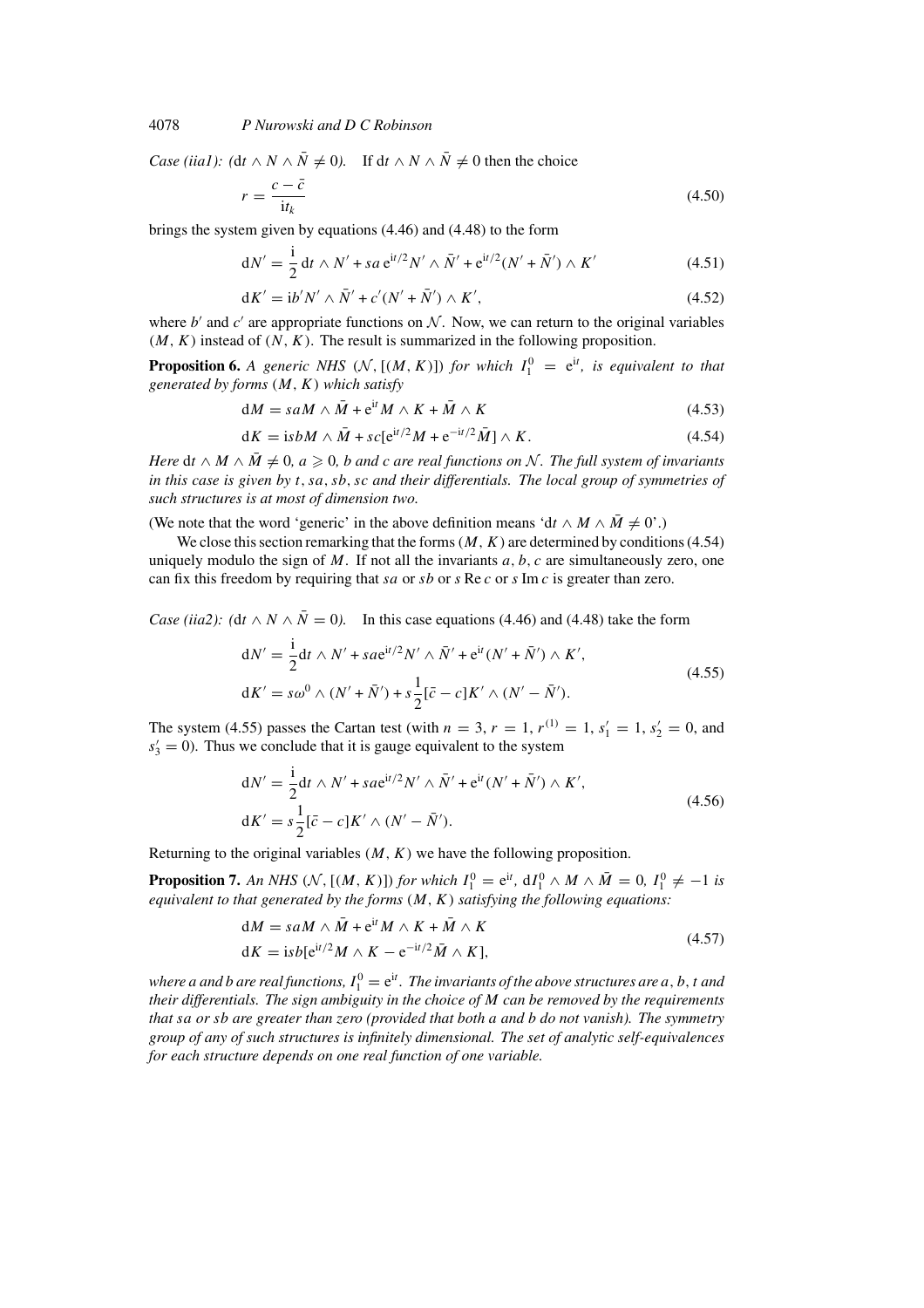As an example of null surfaces described by the above proposition all such structures for which  $a, b$  and t are constants are given in the following result:

Hypersurfaces for which  $|I_1^0| = 1$ ,  $dI_1^0 \wedge M \wedge \overline{M} = 0$ ,  $I_1^0 \neq -1$ ,  $da = db = dt = 0$  have necessarily  $a = b = 0$ . Locally, they can be described in a coordinate chart  $(r, \xi, \overline{\xi})$  by the forms

$$
M = d\xi + (e^{it}\xi + \bar{\xi}) dr, \qquad K = dr, \qquad t \neq \pi.
$$
 (4.58)

*Case (iib): (t =*  $\pi$ *).* If  $t = \pi$  then equation (4.40) takes the form

$$
dM' = s[\bar{z} + z + \alpha - \bar{\beta}]M' \wedge \bar{M}' - M' \wedge K' + \bar{M}' \wedge K'. \tag{4.59}
$$

We fix Re z by demanding that the coefficient of the  $M' \wedge \overline{M}'$  term is purely imaginary. Hence in this case we start with the forms  $(M, K)$  such that

$$
dM = iaM \wedge \bar{M} - M \wedge K + \bar{M} \wedge K, \qquad (4.60)
$$

where  $a$  is a non-negative real function. The remaining gauge freedom is

$$
M' = sM, \t s = \pm 1, \t K' = K + ir(M - \bar{M}), \t (4.61)
$$

where r is an arbitrary real function. Writing the differential of  $K$  in the most general way

$$
dK = i bM \wedge \bar{M} + cM \wedge K + \bar{c}\bar{M} \wedge K, \qquad (4.62)
$$

where  $b$  is a real function, we find the following equations for the differentials of the lifted forms  $(M', K')$ :

$$
dM' = is aM' \wedge \bar{M}' - M' \wedge K' + \bar{M}' \wedge K',
$$
  
\n
$$
dK' = is \omega^{0} \wedge (M' - \bar{M}') + \frac{1}{2}s(c + \bar{c})(M' + \bar{M}') \wedge K'
$$
\n
$$
\omega^{0} = dr + [2r + \frac{1}{2}i(c - \bar{c})]K - \frac{1}{2}[b + ir(c + \bar{c})](M + \bar{M}) + iu(M - \bar{M})
$$
\n(4.63)

where  $u$  is a real function.

The above system passes Cartan's test with  $n = 3$ ,  $r = 1$ ,  $r^{(1)} = 1$ ,  $s'_1 = 1$ ,  $s'_2 = s'_3 = 0$ . This leads to the following proposition.

**Proposition 8.** *Any NHS*  $(N, [(M, K)])$  *with*  $I_1^0 = -1$  *is gauge equivalent to one of the structures generated by the forms* (M, K) *satisfying*

$$
dM = i a M \wedge \bar{M} + K \wedge (M - \bar{M}),
$$
  
\n
$$
dK = b(M + \bar{M}) \wedge K,
$$
\n(4.64)

*where* a and *b* are real functions. If  $a = 0$  and  $b = 0$  the forms  $(M, K)$  are defined by the *above equations up to the sign of* M*, otherwise the forms are defined uniquely.*

*The full set of invariants for such NHSs consists of the functions* a*,* b *and their differentials. If*  $a \neq 0$  *one can restrict to*  $a > 0$ *. If*  $a =$  *and*  $b \neq 0$  *it is enough to consider*  $b > 0$ *. The symmetry group of such hypersurfaces is infinite dimensional. The set of all analytic selfequivalences depends on one real function of one variable.*

As an example of the hypersurfaces described by the above proposition we consider the case where a and b are constants. Then it follows that they both must be zero, and there exists a coordinate chart  $(r, \xi, \bar{\xi})$  on such  $(\mathcal{N}, [(M, K)])$  such that

$$
M = d\xi + (\xi - \bar{\xi}) dr, \qquad K = dr. \tag{4.65}
$$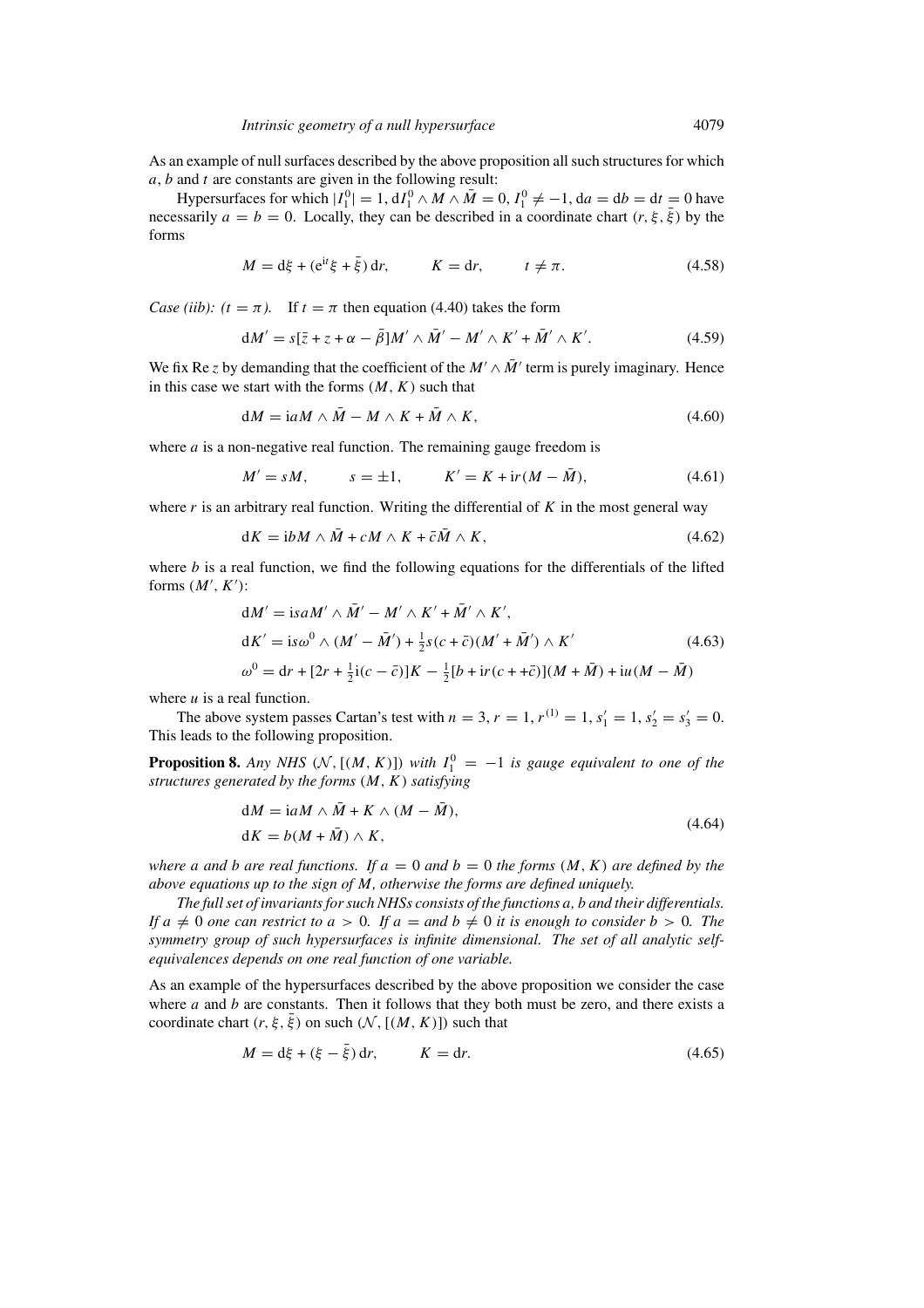# *4.4. Class 4:*  $\rho = 0$  and  $\sigma \neq 0$  on N

This case is very special because the conditions  $\kappa = \rho = 0$  on N, together with the second structure Cartan equations (7.28) of [5], imply that

$$
\sigma \bar{\sigma} + S_{44}/2 = 0 \qquad \text{on} \quad \mathcal{N}.
$$

Usually, one is interested in the case where  $\mathcal N$  is a hypersurface in a physically realistic spacetime. Here we see that any hypersurface on which  $\rho = 0$  and  $\sigma \neq 0$  cannot exist in a spacetime satisfying the dominant energy condition  $S_{44} \geq 0$ ; hence, in particular, such an NHS cannot exist in any vacuum spacetime.

If  $\rho = 0$  and  $\sigma \neq 0$  then the coefficient of the  $\overline{M}$   $\wedge$  K' term in equation (4.2) may be normalized to 1. Then we have

$$
\bar{\sigma} A^{-1} e^{2i\phi} = 1 \tag{4.67}
$$

which totally fixes A and determines  $e^{i\phi}$  up to a sign. Hence in this case we can always start with forms  $(M, K)$  which satisfy

$$
dM = (\alpha - \bar{\beta})M \wedge \bar{M} + (\varepsilon - \bar{\varepsilon})M \wedge K + \bar{M} \wedge K. \tag{4.68}
$$

The remaining gauge freedom is

$$
M' = sM, \t s = \pm 1, \t K' = K + z\bar{M} + \bar{z}M, \t (4.69)
$$

where z is a complex function. We now proceed in the usual way. Calculating the differential of  $M'$  we obtain

$$
dM' = s[\bar{z} - z(\varepsilon - \bar{\varepsilon}) + \alpha - \bar{\beta}]M' \wedge \bar{M}' + (\varepsilon - \bar{\varepsilon})M' \wedge K' + \bar{M}' \wedge K'. \tag{4.70}
$$

Thus we see that the quantity  $iJ_1^0 = \varepsilon - \bar{\varepsilon}$  is an invariant.

The following two cases are worth distinguishing:

(a) 
$$
J_1^0 \neq \pm 1
$$
;  
(b)  $J_1^0 = \pm 1$ .

*Case (a):*  $J_1^0 \neq \pm 1$ . In this case we can fix z by

$$
z = \frac{-i\bar{J}_1^0(\alpha - \bar{\beta}) + \bar{\alpha} - \beta}{|J_1^0|^2 - 1}.
$$
\n(4.71)

Such a choice eliminates the  $M' \wedge \overline{M}'$  term. The remaining freedom is only in the sign of M. The system reduces to

$$
dM' = iJ_1^0 M' \wedge K' + \bar{M}' \wedge K'
$$
  
\n
$$
dK' = iJ_2^0 M' \wedge \bar{M}' + sJ_3^0 M' \wedge K' + s\bar{J}_3^0 \bar{M}' \wedge K',
$$
\n(4.72)

where  $J_2^0$  is a real function and  $J_3^0$  is a complex function. If  $J_3^0 \neq 0$  then we can fix the freedom totally by the requirement that its real or imaginary part is positive. Thus we have the following proposition.

**Proposition 9.** Any NHS (N, [(M, K)]) for which  $\rho = 0$ ,  $\sigma \neq 0$  and  $J_1^0 \neq \pm 1$  is equivalent *to one of the NHSs defined by the forms* (M, K) *satisfying*

$$
dM = iJ_1^0 M \wedge K + \bar{M} \wedge K
$$
  
\n
$$
dK = iJ_2^0 M \wedge \bar{M} + J_3^0 M \wedge K + \bar{J}_3^0 \bar{M} \wedge K,
$$
\n(4.73)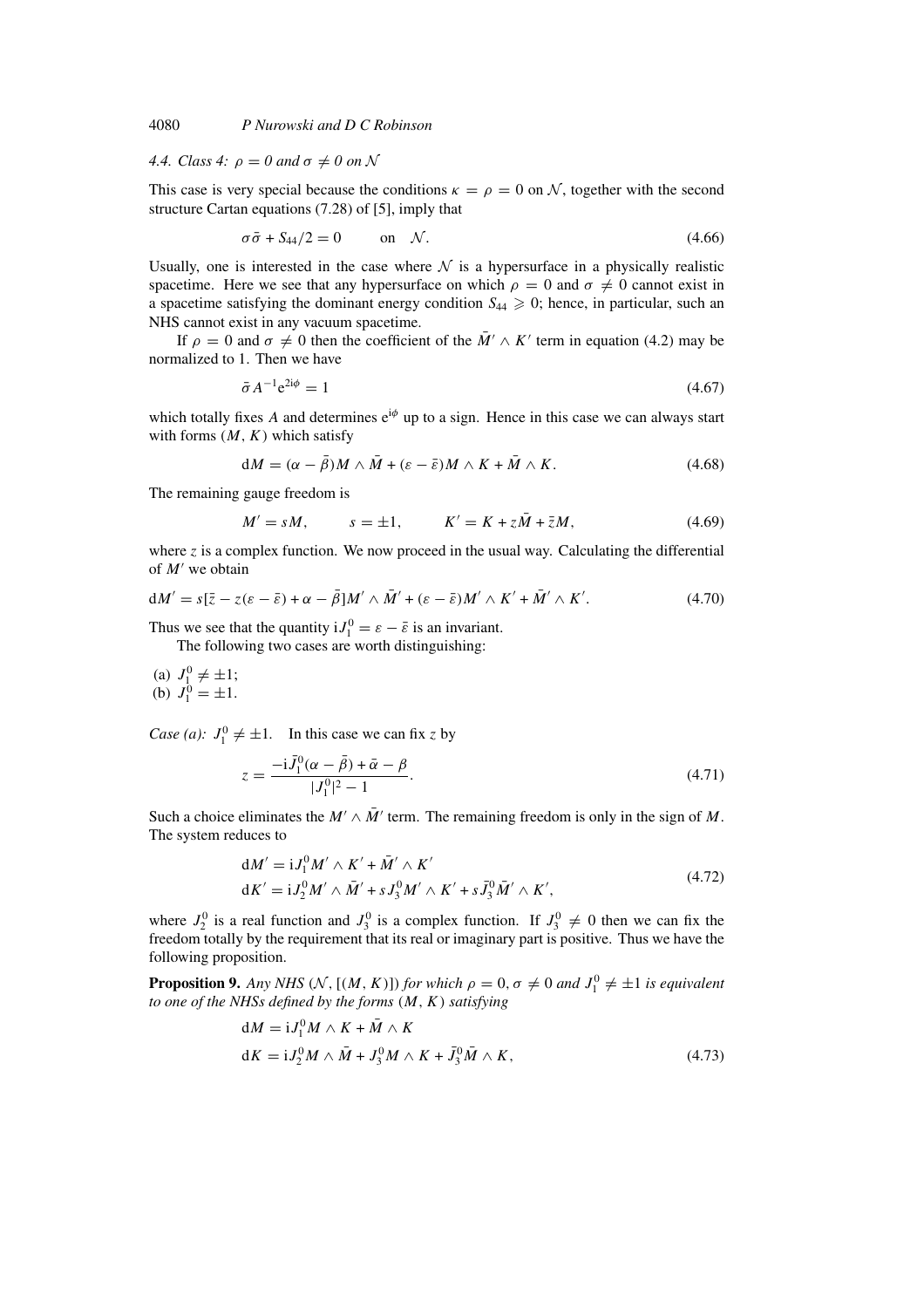where  $\text{Re } J_3^0 \geqslant 0$  (or  $\text{Im } J_3^0 \geqslant 0$  if  $\text{Re } J_3^0 = 0$ ). The full set of invariants for such NHSs consists of  $J_{1}^{0}$ ,  $J_{2}^{0}$ ,  $J_{3}^{0}$  and their differentials. The forms (M, K) are defined by equation (4.73) uniquely if  $J_3^0 \neq 0$  and up to the sign of M if  $J_3^0 = 0$ . Every such NHS has symmetry group *of dimension no greater than three.*

The classification of NHSs with  $J_1^0 \neq \pm 1$  and symmetry group of dimension 3 is given in appendix A.

*Case (b):*  $J_1^0 = \pm 1$ . Since  $J_1^0$  is an invariant, the null hypersurfaces belonging to the classes characterized by the opposite sign of  $J_1^0$  are not equivalent. To find invariants in each of the two classes we proceed as follows. Equation (4.70) implies that

$$
dM' = s[\bar{z} \mp iz + \alpha - \bar{\beta}]M' \wedge \bar{M}' \pm iM' \wedge K' + \bar{M}' \wedge K'. \tag{4.74}
$$

Writing z and  $\alpha - \bar{\beta}$  in the form  $z = \zeta + i\eta$  and  $\alpha - \bar{\beta} = A + iB$ , with  $\zeta$ ,  $\eta$ , A, B real, we see that the choice  $z = iB + \zeta(1 \mp i)$  makes the coefficient of the  $M' \wedge \overline{M}'$  term real. This shows that the present case can be generated by starting with forms  $(M, K)$  satisfying

$$
dM = aM \wedge \bar{M} \pm iM \wedge K + \bar{M} \wedge K,
$$
  
\n
$$
dK = i\bar{b}M \wedge \bar{M} + cM \wedge K + \bar{c}\bar{M} \wedge K,
$$
\n(4.75)

where a, b (real) and c (in general, complex) are functions. The remaining gauge freedom is

$$
M' = sM
$$
,  $s = \pm 1$ ,  $K' = K + r[(1 \mp i)\bar{M} + (1 \pm i)M]$ , (4.76)

where r is a real function. The differentials of  $(M', K')$  read  $dd = \bar{r}d + \bar{r}d \times \bar{r}d$ 

$$
dM' = saM' \wedge M' \pm iM' \wedge K' + M' \wedge K',
$$
  
\n
$$
dK' = so^0 \wedge [(1 \pm i)M' + (1 \mp i)\bar{M}'] \qquad (4.77)
$$
  
\n
$$
+ \frac{1}{4}s[c(1 \mp i) - \bar{c}(1 \pm i)][(1 \pm i)M' - (1 \mp i)\bar{M}'] \wedge K',
$$

where

$$
4\omega^{0} = 4dr + [ib \pm 2iar - cr(1 \mp i) + \bar{c}r(1 \pm i)][(1 \pm i)M - (1 \mp i)\bar{M}]
$$

$$
-[c(1\mp i) + \bar{c}(1\pm i)]K + u[(1\pm i)M + (1\mp i)\bar{M}]
$$
\n(4.78)

and  $u$  is an arbitrary real constant. We easily verify that the system  $(4.77)$  passes the Cartan test (*n* = 3, *r* = 1,  $r^{(1)} = 1$ ,  $s'_1 = 1$ ,  $s'_2 = s'_3 = 0$ ), hence we have the following proposition.

**Proposition 10.** *Every NHS* ( $N$ , [( $M$ ,  $K$ )]) *for which*  $J_1^0 = \pm 1$  *is gauge equivalent to one of the null hypersurfaces generated by forms* (M, K) *with differentials*

$$
dM = aM \wedge \bar{M} \pm iM \wedge K + \bar{M} \wedge K,
$$

$$
dK = b[(1 \pm i)M - (1 \mp i)\overline{M}] \wedge K,
$$

*where*  $a \geq 0$ , *b are real functions* ( $b \geq 0$  *if*  $a = 0$ ). The full set of invariants for such NHSs *is given by* a*,* b *and their differentials. The forms* (M, K) *are defined uniquely if at least one of* a *and* b *does not vanish. Otherwise the forms are defined up to a sign of* M*. The symmetry group for such NHSs is infinite dimensional. The set of all analytic self-equivalences for each NHS depends on one real function of one variable.*

An example of a surface belonging to the class described by the above proposition is an NHS defined by forms

$$
M = d\xi + (\bar{\xi} \pm i\xi) dr, \qquad K = dr,
$$
\n(4.79)

on a surface N coordinatized by  $(r, \xi, \xi)$ .

All the major results of this section and those of appendix A are summarized in a diagram in appendix B.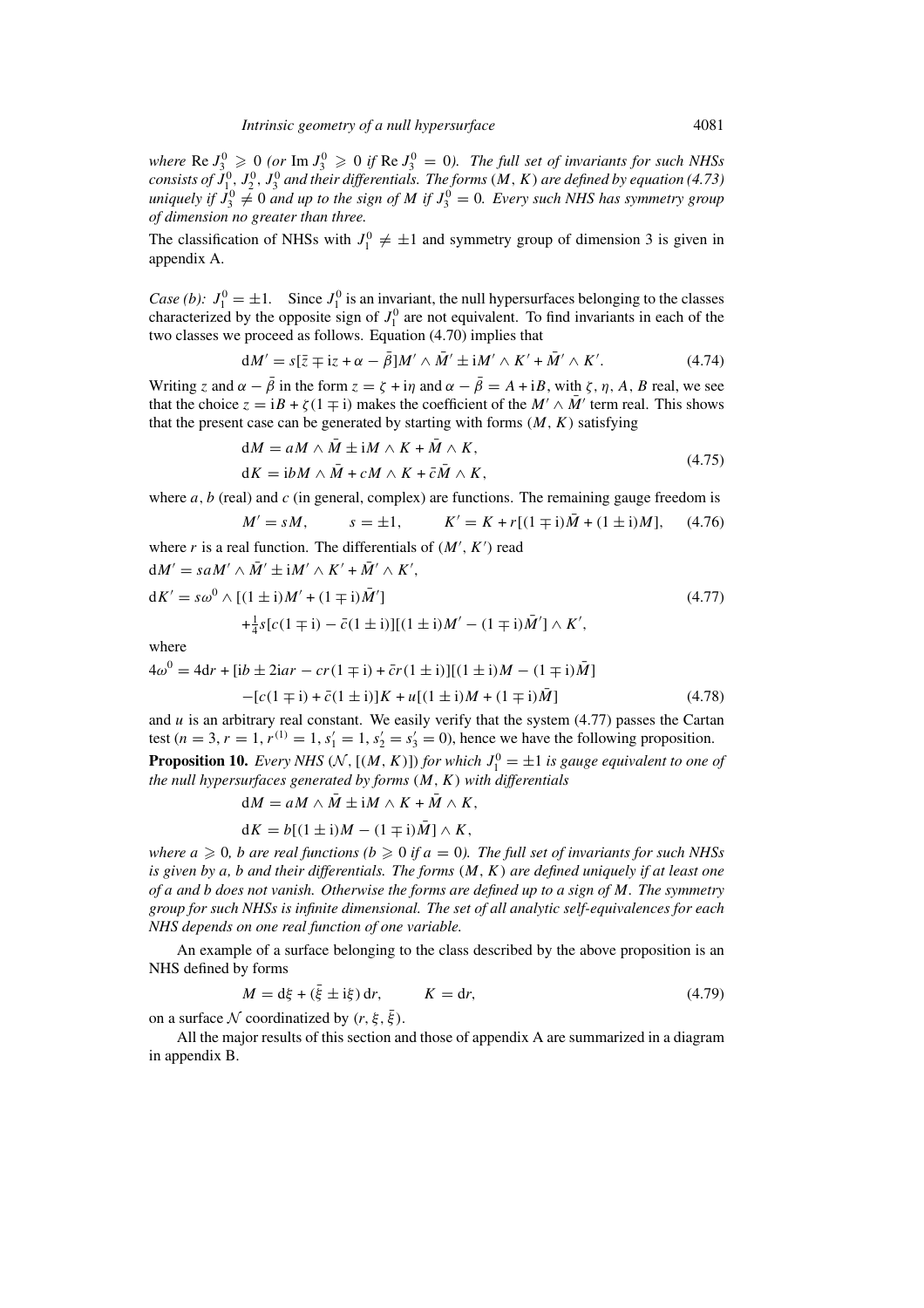# **5. Conclusions**

We have investigated the intrinsic geometry of null hypersurfaces by formulating the concept of a null hypersurface structure. All such structures have been classified into equivalence classes by using Cartan's method which is adapted to the use of differential forms. The resulting classification can be used in the study of gravitational problems involving null hypersurfaces. The techniques that have been used could also be applied to null hypersurfaces in higher-dimensional spacetimes. Here we have concentrated on classifying a structure which is equivalent to Penrose's I-geometry. It would be interesting and informative to classify II- and III-geometries and to compare the solutions of the corresponding equivalence problems.

#### **Acknowledgments**

This work was supported by Komitet Badan Naukowych (grant no 2 P03B 060 17), the Erwin ´ Schrödinger International Institute for Mathematical Physics and the London Mathematical Society.

#### **Appendix A. NHSs with three-dimensional symmetry groups**

Here we explicitly compute the details of one of the classes specified in proposition 9 of section 4. We present all NHSs for which  $\rho = 0$ ,  $\sigma \neq 0$  and the symmetry group is strictly three-dimensional. They have the property that all the invariants  $J_1^0$ ,  $J_2^0$ ,  $J_3^0$  are constants. By taking the exterior derivative of equations (4.73) we obtain  $J_3^0 = 0$ . Thus such NHSs are defined by the system (cf equation (4.73))

$$
dM = iJ_1^0 M \wedge K + \bar{M} \wedge K
$$
  

$$
dK = iJ_2^0 M \wedge \bar{M},
$$

with real constants  $J_1^0$  and  $J_2^0$ . The following cases may occur.

$$
(1) J_2^0 \neq 0
$$

(1a)  $(-J_2^0, J_1^0 - 1, J_1^0 + 1)$  have all the same sign s. In this case the symmetry group is of Bianchi type IX, and the forms  $(M, K)$  may be chosen in such a way that

$$
M = \frac{s(1+i)}{2\sqrt{-J_2^0(J_1^0 - 1)}} \theta^1 + \frac{1-i}{2\sqrt{-J_2^0(J_1^0 + 1)}} \theta^2, \qquad K = \frac{1}{\sqrt{(J_1^0)^2 - 1}} \theta^3,
$$

where the forms  $(\theta^1, \theta^2, \theta^3)$  in a suitable coordinate system  $(u, x, y)$  are given by

$$
\theta^{1} = \cos y \cos u \, dx - \sin u \, dy
$$

$$
\theta^{2} = \cos y \sin u \, dx + \cos u \, dy
$$

$$
\theta^{3} = -\sin y \, dx + du.
$$

We have a two-parameter family of non-equivalent NHSs here.

(1b) Not all  $(-J_2^0, J_1^0 - 1, J_1^0 + 1)$  have the same sign. In this case the symmetry group is of Bianchi type VIII, so it is convenient to introduce a coordinate chart  $(x, y, u)$  on  $N$  and forms

$$
\Theta^1 = \cosh y \cos u \, dx - \sin u \, dy
$$
  

$$
\Theta^2 = \cosh y \sin u \, dx + \cos u \, dy
$$
  

$$
\Theta^3 = \sinh y \, dx + du.
$$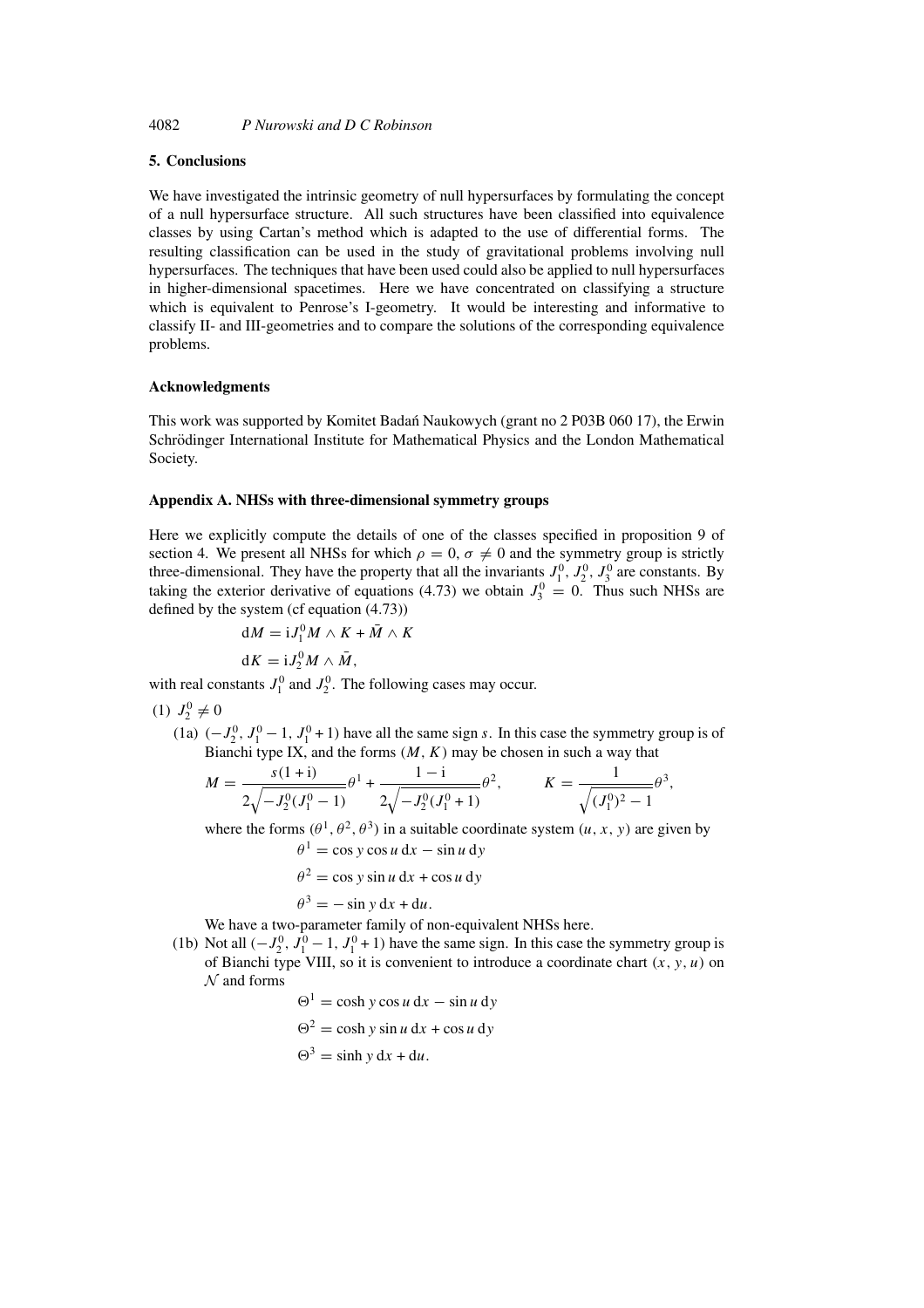The following three cases may occur.

(i)  $J_1^0 + 1 = s | J_1^0 + 1 |$ ,  $J_1^0 - 1 = s | J_1^0 - 1 |$ ,  $J_2^0 = s | J_2^0 |$ ,  $s = \pm 1$ . In this case the NHS is generated by  $(M, K)$  such that

$$
M = \frac{s(1+i)}{2\sqrt{J_2^0(J_1^0 - 1)}} \Theta^1 + \frac{1-i}{2\sqrt{J_2^0(J_1^0 + 1)}} \Theta^2, \qquad K = \frac{1}{\sqrt{(J_1^0)^2 - 1}} \Theta^3.
$$

(ii)  $J_1^0 + 1 = s | J_1^0 + 1 |$ ,  $J_1^0 - 1 = -s | J_1^0 - 1 |$ ,  $J_2^0 = s | J_2^0 |$ ,  $s = \pm 1$ . In this case the NHS is generated by  $(M, K)$  such that

$$
M = \frac{s(1+i)}{2\sqrt{-J_2^0(J_1^0 - 1)}}\Theta^3 + \frac{1-i}{2\sqrt{J_2^0(J_1^0 + 1)}}\Theta^2, \qquad K = \frac{1}{\sqrt{1 - (J_1^0)^2}}\Theta^1.
$$

(iii)  $J_1^0 + 1 = s | J_1^0 + 1 |$ ,  $J_1^0 - 1 = -s | J_1^0 - 1 |$ ,  $J_2^0 = -s | J_2^0 |$ ,  $s = \pm 1$ . In this case the NHS is generated by  $(M, K)$  such that

$$
M = \frac{1 + i}{2\sqrt{J_2^0(J_1^0 - 1)}}\Theta^2 + \frac{s(1 - i)}{2\sqrt{-J_2^0(J_1^0 + 1)}}\Theta^3, \qquad K = \frac{1}{\sqrt{1 - (J_1^0)^2}}\Theta^1
$$
  
ll cases (1b) we have two parameter families of in equivalent NHSs

In all cases (1b) we have two-parameter families of inequivalent NHSs.

(2)  $J_2^0 = 0$ 

(2a):  $|J_1^0|$  < 1. In this case the symmetry group is of Bianchi type VI<sub>0</sub>, and the forms  $(M, K)$  may be chosen in such a way that

$$
M = \frac{1+i}{\sqrt{2}} \sqrt{\frac{1+J_1^0}{1-J_1^0}} \tau^1 + \frac{1-i}{\sqrt{2}} \tau^2, \qquad K = \frac{1}{\sqrt{1-(J_1^0)^2}} \tau^3,
$$

where, in appropriate coordinates, the forms  $(\tau^1, \tau^2, \tau^3)$  are

$$
\tau^{1} = \cosh x \, dy - \sinh x \, du
$$
  

$$
\tau^{2} = -\sinh x \, dy + \cosh x \, du
$$
  

$$
\tau^{3} = dx.
$$

It follows that we have a one-parameter family of non-equivalent NHSs here.

(2b):  $|J_1^0| > 1$ . In this case the symmetry group is of Bianchi type VII<sub>0</sub>, and the forms  $(M, K)$  may be chosen in such a way that

$$
M = \frac{1+i}{\sqrt{2}} \sqrt{\frac{J_1^0 + 1}{J_1^0 - 1}} \sigma^1 + \frac{1-i}{\sqrt{2}} \sigma^2, \qquad K = \frac{1}{\sqrt{(J_1^0)^2 - 1}} \sigma^3,
$$

where, in appropriate coordinates, the forms  $(\sigma^1, \sigma^2, \sigma^3)$  are

$$
\sigma^{1} = \cos x \, dy - \sin x \, du
$$

$$
\sigma^{2} = \sin x \, dy + \cos x \, du
$$

$$
\sigma^{3} = dx.
$$

It follows that here we have a one-parameter family of inequivalent null hypersurfaces.

We close this appendix by remarking that the NHSs described here and in proposition 5 exhaust all the cases of NHSs with strictly three-dimensional group of symmetries. All the other NHSs have either infinite-dimensional symmetry groups or have symmetry groups of dimension no greater than two.

## **Appendix B. The classification of section 4 and appendix A**

In figure B1 we present a tree of the classification obtained in the preceding sections.

.